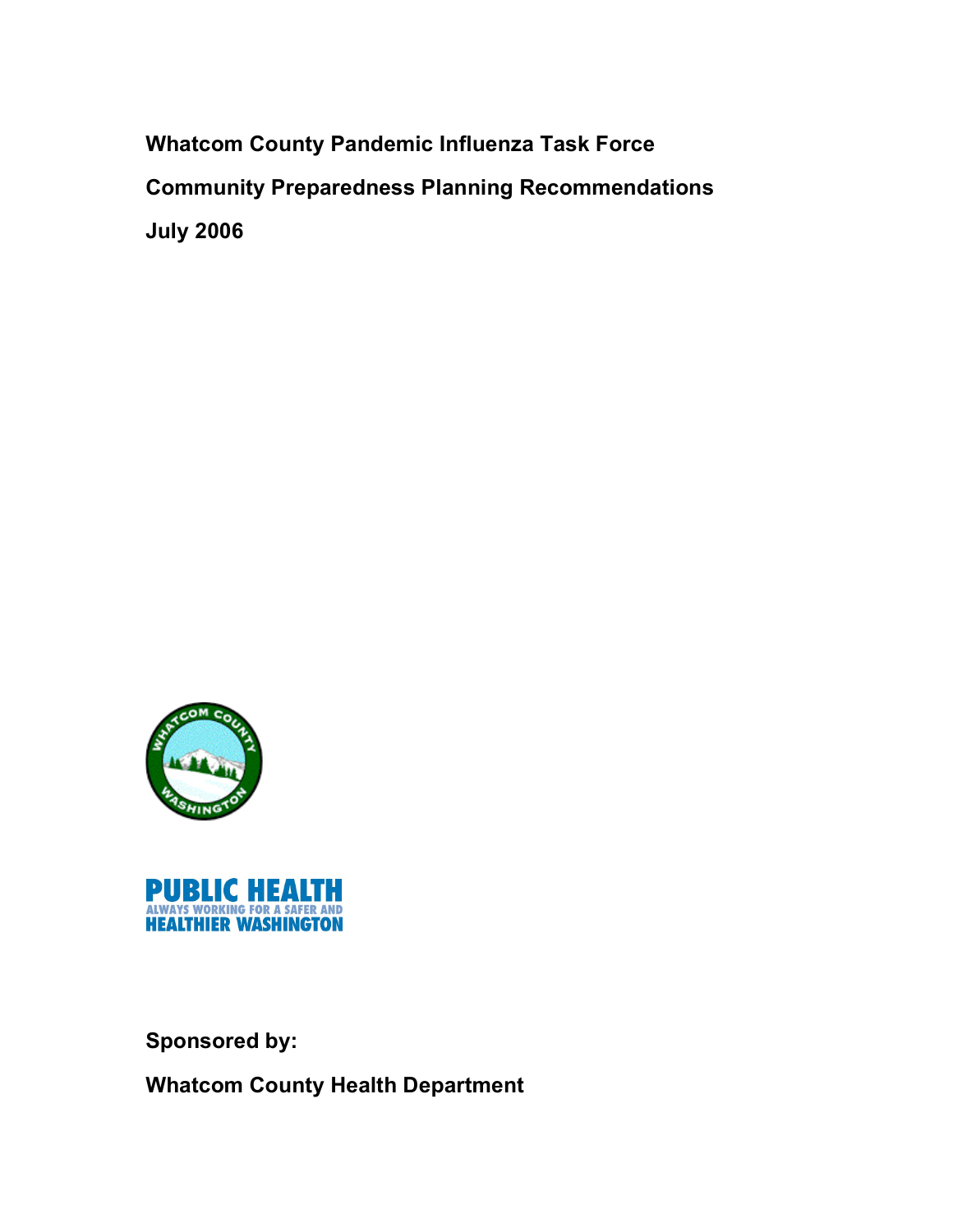# **Executive Summary**

#### **Pandemic Influenza Preparedness Planning**

Pandemic influenza is different from most emergency situations in that it involves a communicable disease, it is sustained, and it is universal. A pandemic influenza event has a high potential to instill panic due to the ongoing threat after the initial event. Exposure and risk of infection may not be visible, and a scarcity of products to prevent and treat illness will contribute to community unrest. Preparedness planning and response efforts face a much bigger challenge beyond influenza treatment and prevention. Since up to 35% of the population may be unable to work, planning efforts must take into consideration how Whatcom County will maintain its social and economic fabric and continue to provide critical services during and after a pandemic influenza event. With these considerations in mind, Whatcom County's Pandemic Influenza Task Force was created to support development of an integrated approach to community preparedness planning for this unique type of emergency.

#### Whatcom County Pandemic Influenza Task Force

The Whatcom County Pandemic Influenza Task Force was formed in February 2006 to conduct an inter-organizational planning effort to better understand our community's capacity and adaptability in the event of a sustained emergency. Task Force membership includes 120 individuals and organizations from a broad cross section of private businesses, government agencies, nonprofit organizations, and community members. (See Appendix H - Task Force Membership Roster.)

The Pandemic Influenza Task Force worked across disciplines to identify how our community would respond to a sustained emergency with limited outside resources. While possible influenza infection rates may vary, the Task Force worked with a common set of planning assumptions, keeping in mind that the community must be able to scale up or down based upon new projections or information during an outbreak. (See Appendix H - Task Force Planning Scenario.) While pandemic influenza served as the catalyst for this planning effort, the work of the Task Force and the recommendations outlined in the Pan Flu Report can contribute to increasing our county's ability to provide a healthy community response in a variety of adverse circumstances.

The primary goals of the Pandemic Influenza Task Force are to:

- Develop a community-wide plan and planning process that provides a framework for organizations to integrate their emergency response with an overall community emergency response.
- ! Assess our community's existing levels of capacity, flexibility, adaptability, and threshold for maintaining critical services.
- ! Build working relationships between organizations and increase community capacity and adaptability.
- ! Identify further challenges in preparedness planning and proposals for meeting those challenges.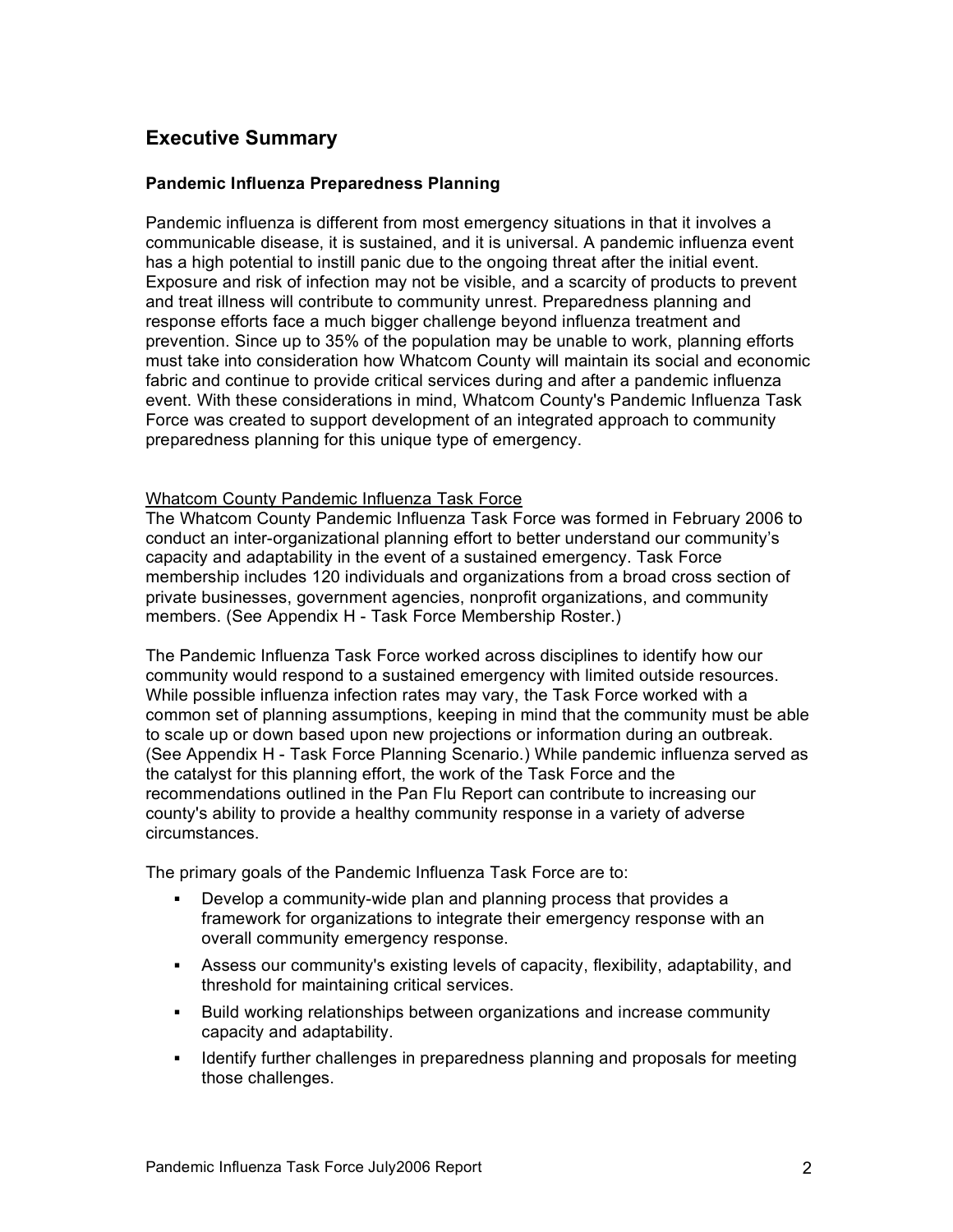To accomplish its work the Task Force operated in five Work Groups:

- ! Communications
- ! Infrastructure & Organizational Contingency Planning
- **EXECUTE:** Legal & Ethical Considerations
- ! Medical Care
- ! Social & Economic Support

Task Force members selected the Work Group in which they would participate for the four-month planning period. Work Groups met monthly for two to three hours, with direction provided by the chairpersons and facilitation provided by a consultant. Several Work Groups formed subcommittees that met in addition to the monthly work sessions.

# Planning Focus

The Task Force's work was guided by four fundamental planning directives: 1) limit sickness and death during an emergency, 2) maintain continuity of critical services, 3) minimize social disruption, and 4) reduce economic losses. The Task Force examined the community's capacity, identified gaps in our ability to meet anticipated needs during a pandemic, and developed strategies for integrating community preparedness planning and response across organizations.

The Pandemic Influenza Community Planning Feb 06 Report served as a starting point for the Task Force. From this summary of community challenges, members selected core issues —specific challenges or dilemmas that must be addressed early in preparedness planning. These core issues provided a focal point for the Work Groups' planning. A brief overview of each Work Group's focus and accomplishments are outlined below.

# *Communications Work Group*

The Communications Work Group was comprised of professionals in emergency communications, public information officers, and print, radio and web-based media. The group focused on the following core issues:

- 1. Communications planning for centralized, local community education in all phases of a pandemic.
- 2. Assuring communications services are maintained throughout a sustained emergency, with attention to the unique needs of all populations in Whatcom County.

The following work products were developed by the Communications Work Group:

- ! Community communications guidelines for pandemic influenza phases, a framework for public information and education message development and delivery for each phase of a pandemic.
- ! Early planning messages regarding pandemic influenza preparedness and risk reduction and early media story ideas to promote increased awareness and education regarding pandemic influenza and preparedness planning.
- ! Criteria for assessing critical communications resources necessary to maintain communications across Whatcom County during a pandemic emergency.
- ! Draft structure and considerations for a Joint Information Center to assure coordinated, accurate and timely information is provided to the public.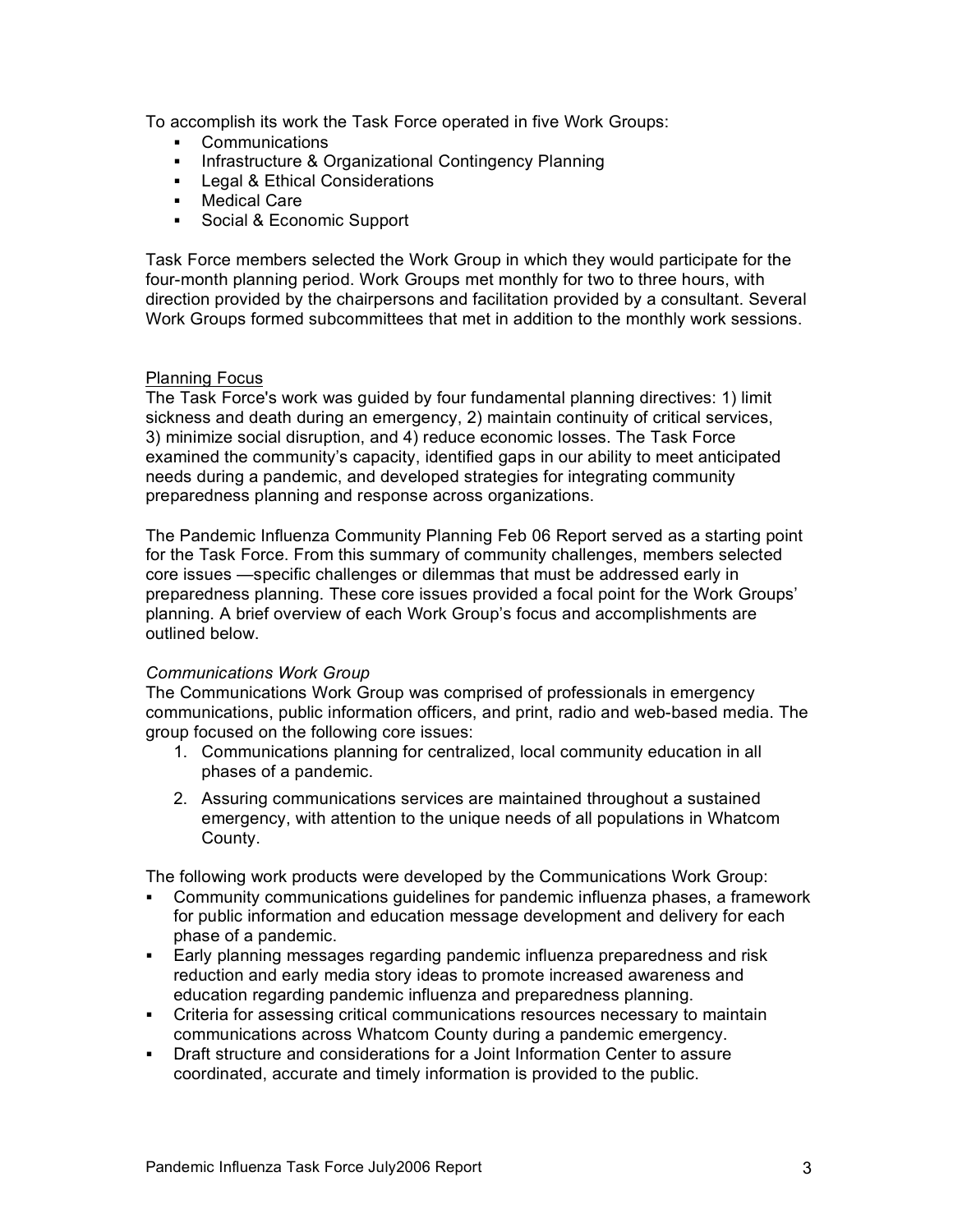# *Infrastructure & Organizational Contingency Planning Work Group*

The Infrastructure & Organizational Contingency Planning Work Group was comprised of professionals in emergency management, public agencies response planners, nonprofit operations, and private businesses. The group focused on the following core issues:

- 1. Incorporating needed preparedness and response functions within the Unified Area Command (UAC) structure for pandemic influenza and increasing general awareness of the UAC in the community.
- 2. Promoting contingency planning and developing inventories of resources.
- 3. Maintaining critical services in a pandemic emergency and promoting awareness and readiness across all size organizations that provide these essential services.

The following work products were developed by the Infrastructure Work Group:

- ! Identification of critical services necessary to maintain social order and care for all populations.
- ! Initial inventory tool to assess capacity and the challenges that will arise when conducting a thorough countywide inventory.
- ! Pandemic Influenza Unified Area Command structure to address the unique challenges a pandemic influenza presents.
- ! Compilation of contingency planning resources and guidelines to support readiness at critical services provider, small business, large employer, and neighborhood levels.

# *Legal & Ethical Considerations Work Group*

The Legal & Ethical Work Group included members of the legal community, law enforcement and emergency management personnel, public health professionals, and members of the faith community. This group focused on the following legal and ethical issues that should be considered as part of a countywide response in the event of a sustained pandemic influenza emergency, including:

- 1. Establish clear legal process and templates for pandemic influenza specific isolation and quarantine orders.
- 2. Plan for fair, equitable, and safe distribution of available antiviral and vaccine resources.
- 3. Promote a culture of readiness to assure critical infrastructure systems are maintained and the necessary workforce is prepared and resources are in place.
- 4. Develop local structure, leadership and recommended guidelines to lead interorganizational pandemic preparedness planning.

The following work products were developed by the Legal & Ethical Work Group:

- ! Implementation strategy for activating interim and expanded UAC in coordination with local jurisdictions' existing responsibilities.
- ! Selection criteria for appointing UAC staff.
- ! Whatcom County Health Department isolation and quarantine policy for use in a pandemic influenza emergency.
- **Draft Isolation and Quarantine order legal templates.**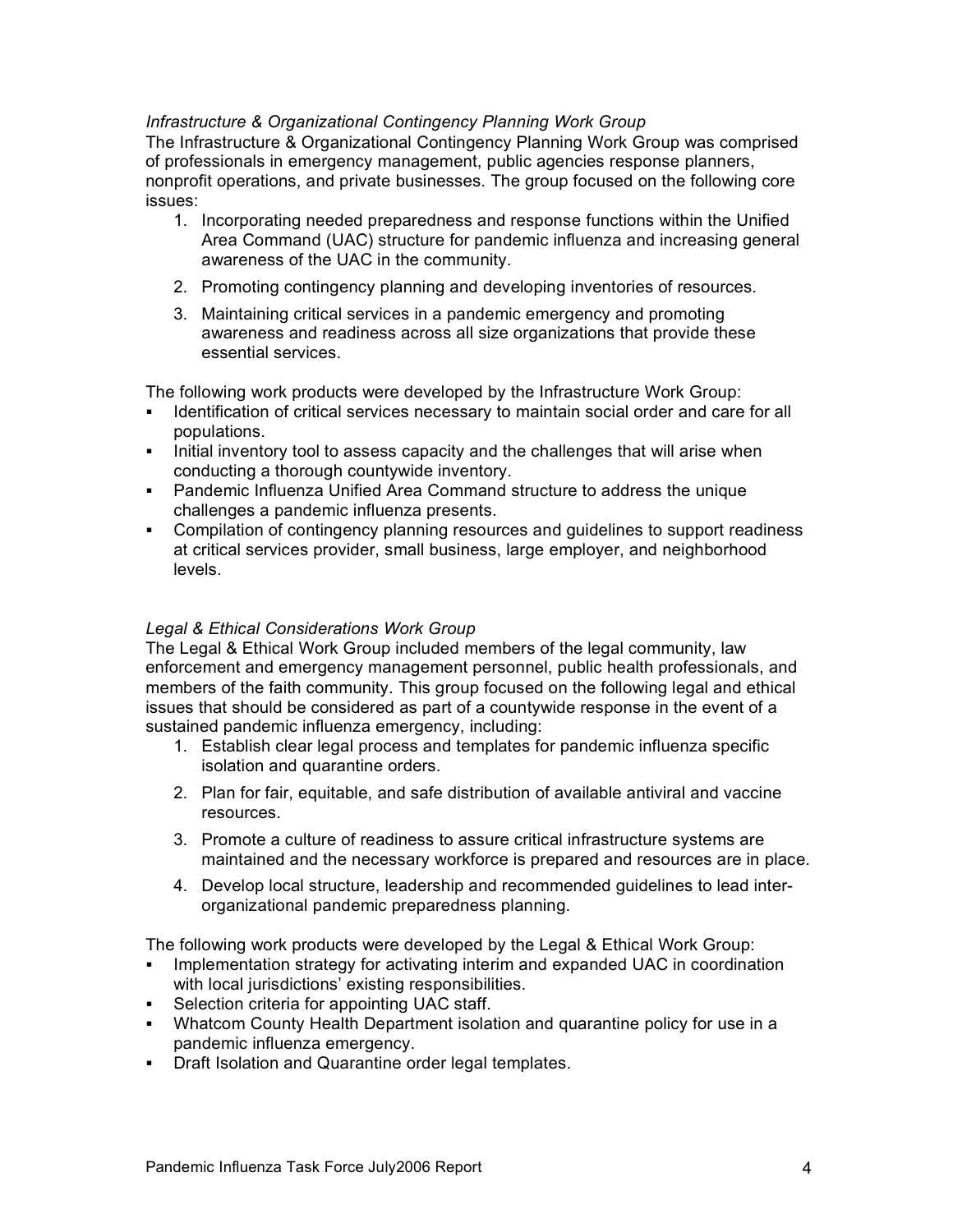#### *Medical Care Work Group*

Members of the Medical Care Work Group included professionals from public and private health organizations, cemetery and funeral homes, public institutions, and social health agencies. This work group addressed core issues in the following areas:

- 1. Prevention and illness risk reduction, including early public education messages.
- 2. Illness management, including triage and treatment strategies, vaccine and antiviral distribution policy and care facilities.
- 3. Funeral and mortuary service needs, including death certification, handling of remains and support for surviving family and friends.

The following work products were developed by the Medical Care Work Group:

- ! Prevention levels and illness risk reduction message recommendations.
- ! Medical planning assumptions.
- . Initial triage and treatment pathways for illness management.
- ! Compilation of alternative care sites assessment tools to support local planning and an initial assessment of community resources.

#### *Social & Economic Support Work Group*

The Social & Economic Support Work Group members included individual business owners, social service providers, both public agencies and private non-profits, a representative from the Whatcom County Health Board, and members of rural business districts and communities. The Work Group focused on core issues in the following areas:

- 1. Contingency planning for private businesses and social service agencies.
- 2. Emergency preparation education for individual homes.
- 3. Planning for special needs populations.
- 4. Psychological and emotional well-being and community support.

The following work products were developed by the Social & Economic Work Group:

- ! A draft action plan for engaging mental health practitioners.
- ! A compilation of special and at-risk populations and outreach strategies.
- ! Compilation of contingency planning resources, checklists and guidelines.

The complexities of inter-jurisdictional planning for a sustained emergency presented many challenges for the Task Force. Members worked across disciplines and levels of expertise. Valuable working relationships were built between organizations and members expanded their knowledge of the complexity a pandemic emergency presents. The Joint Coordinating Team, which included each Work Group chairperson(s) and Whatcom County Health Department staff, provided an important coordinating function for this interorganizational planning effort.

"Thank you so much for taking the lead and supporting this planning effort with the County Health Department. Our time was well spent. I believe the end result will be a more effective, creative, and humane response to this pandemic when it knocks on our door."

> *Participant Evaluation Comment*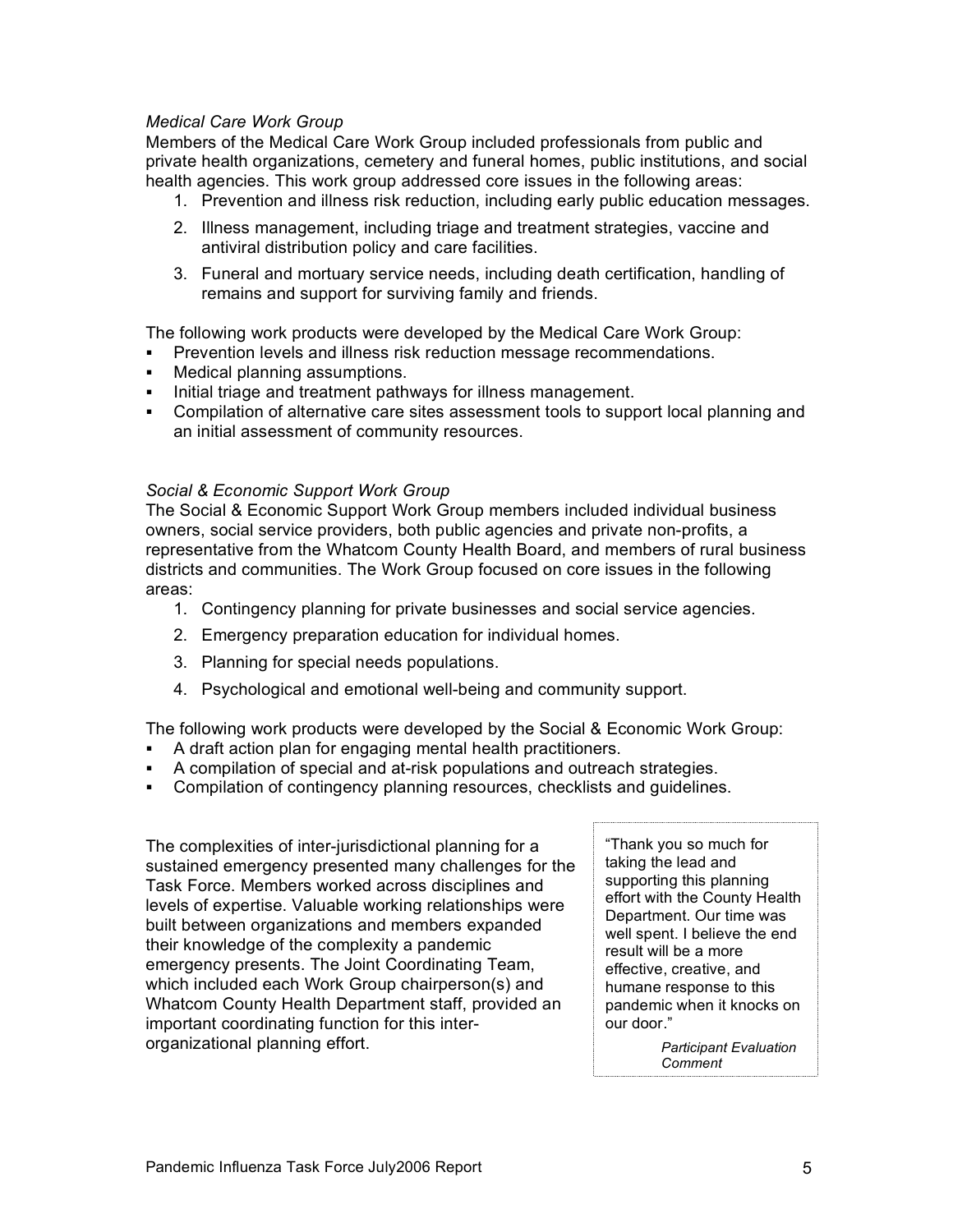#### Task Force Key Recommendations

The Joint Coordination Team reviewed all of the Task Force recommendations and identified key focus areas for the next phase of community preparedness planning. The Task Force recommendation that the Pan Flu Unified Area Command structure be activated with the Planning Section functional at this phase of alertness has been completed. The initial structure will include a three-member Unified Area Command team:

Don Boyd, representing Whatcom County Regina Delahunt, representing Whatcom County Health Department Bill Boyd, representing the City of Bellingham

The Unified Area Commanders will appoint a Planning Section Chief, Public Information Officer, and be responsible for leading efforts on the following recommendations:

- ! Develop and implement an immediate communication campaign.
- ! Finalize legal order templates related to isolation and quarantine.
- ! Finalize MOA's with the tribes and WWU to establish clear jurisdiction related to health orders during disease outbreaks.
- ! Finalize plans for fair, equitable and safe distribution of available antiviral and vaccine resources.
- ! Identify alternative care sites to increase bed capacity to care for large numbers of influenza patients.
- ! Establish a Medical Reserve Corps to address needed medical surge capacity.
- ! Finalize pandemic-specific triage and treatment procedures to be used by all Whatcom County health care providers.
- ! Finalize plans to address a surge in deaths including morgue capacity and expanded capacity for death certification.
- ! Develop and implement a preparedness campaign for the local business community.
- ! Recommend employee personal preparedness plans
- ! Develop and implement neighborhood preparedness planning campaigns.
- ! Develop an emergency childcare plan with consideration of necessary social distancing.
- ! Develop and implement a preparedness campaign with local special population service providers and advocacy groups to support coordinated preparedness planning.
- ! Complete an inventory of critical services capacity including utilities, law enforcement and food supply and distribution to ensure continuity of service during a pandemic.
- ! Quantify community food needs and develop emergency distribution plans.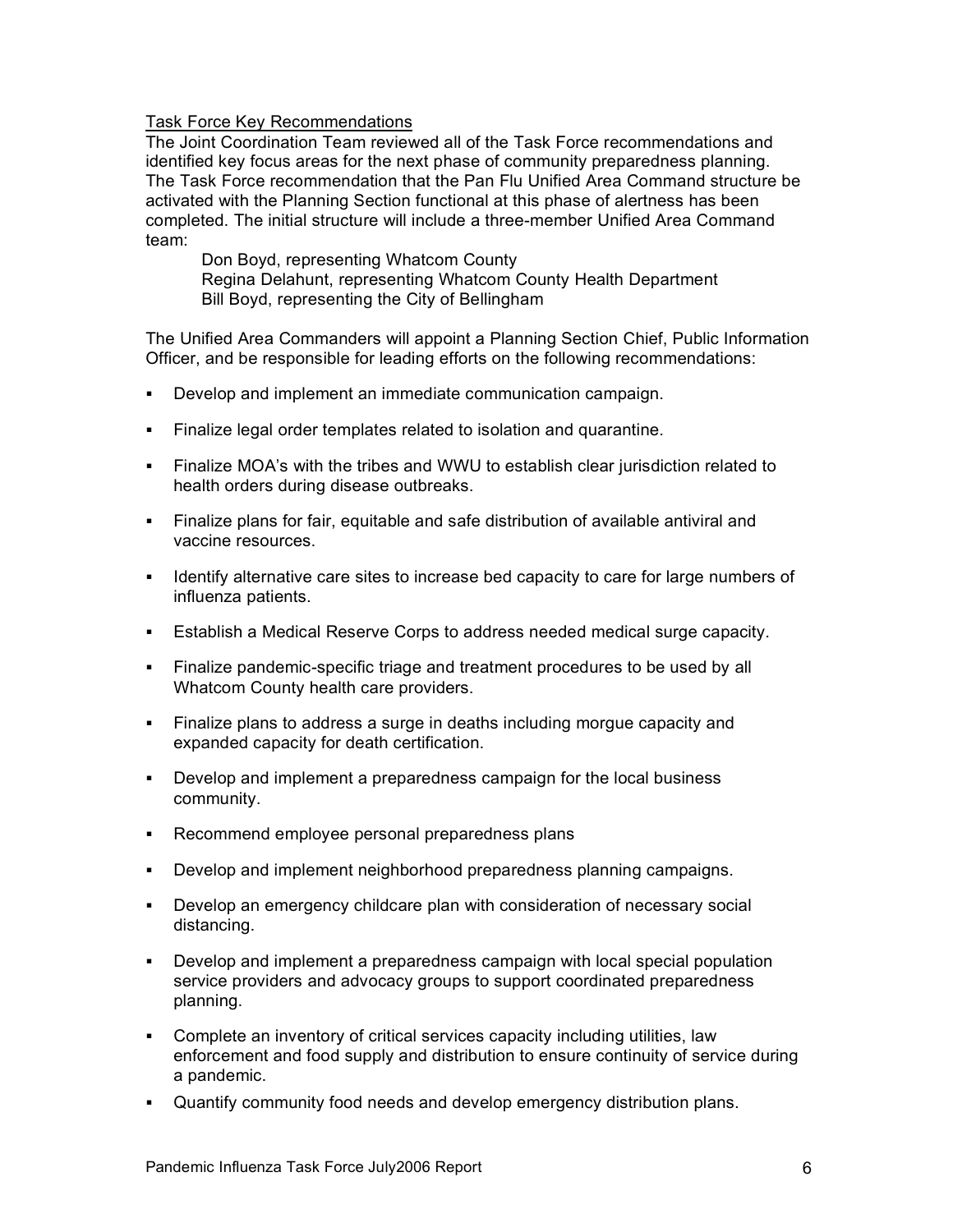# **Table of Contents**

# Appendices

# A. Medical

- A.1 Prevention Levels and Message Recommendations
- A.2 Medical Planning Assumptions
- A.3 Draft Alternative Care Facilities Site Selection Framework
- A.4 Triage and Treatment Pathways Working Draft 2006

#### B. Public Information and Communications

- B.1 Community Communications Guidelines for Pandemic Influenza Phases
- B.2 Identified Special and At Risk Populations and Implementation Recommendations
- B.3 Early Planning Messages Regarding Pandemic Influenza Preparedness and Risk Reduction
- B.4 Draft Structure and Considerations for a Joint Information Center
- B.5 Critical Communications Resource Criteria
- B.6 Communications Resource Ideas

#### C. Business Planning

- C.1 Suggested Resources
- D. Support Networks
	- D.1 Mental Health Practitioner Engagement Draft Action Plan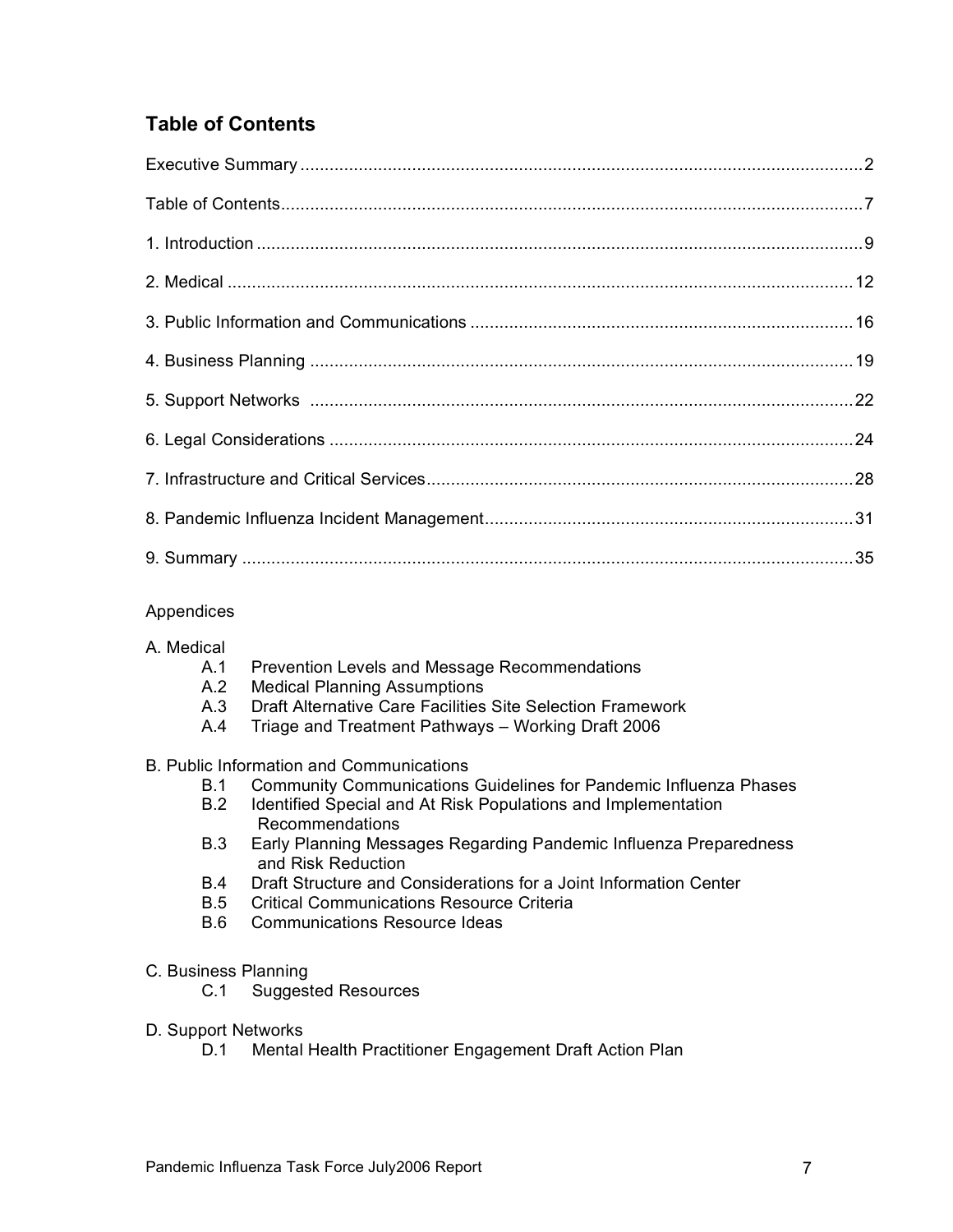- E. Legal Considerations
	- E.1 Draft Isolation and Quarantine Orders and Legal Templates
- F. Infrastructure and Critical Services
	- F.1 Critical Services as Defined by Task Force April2006<br>F.2 Initial Inventory of Whatcom County Critical Services
	- Initial Inventory of Whatcom County Critical Services and Recommendations
- G. Pandemic Influenza Incident Management
	- G.1 Qualities and Characteristics for Unified Area Command Position Assignment
- H. Whatcom County Pandemic Influenza Task Force
	- H.1 Pandemic Influenza Task Force Roster February June 2006
	- H.2 Pandemic Influenza Task Force February 2006 Planning Scenario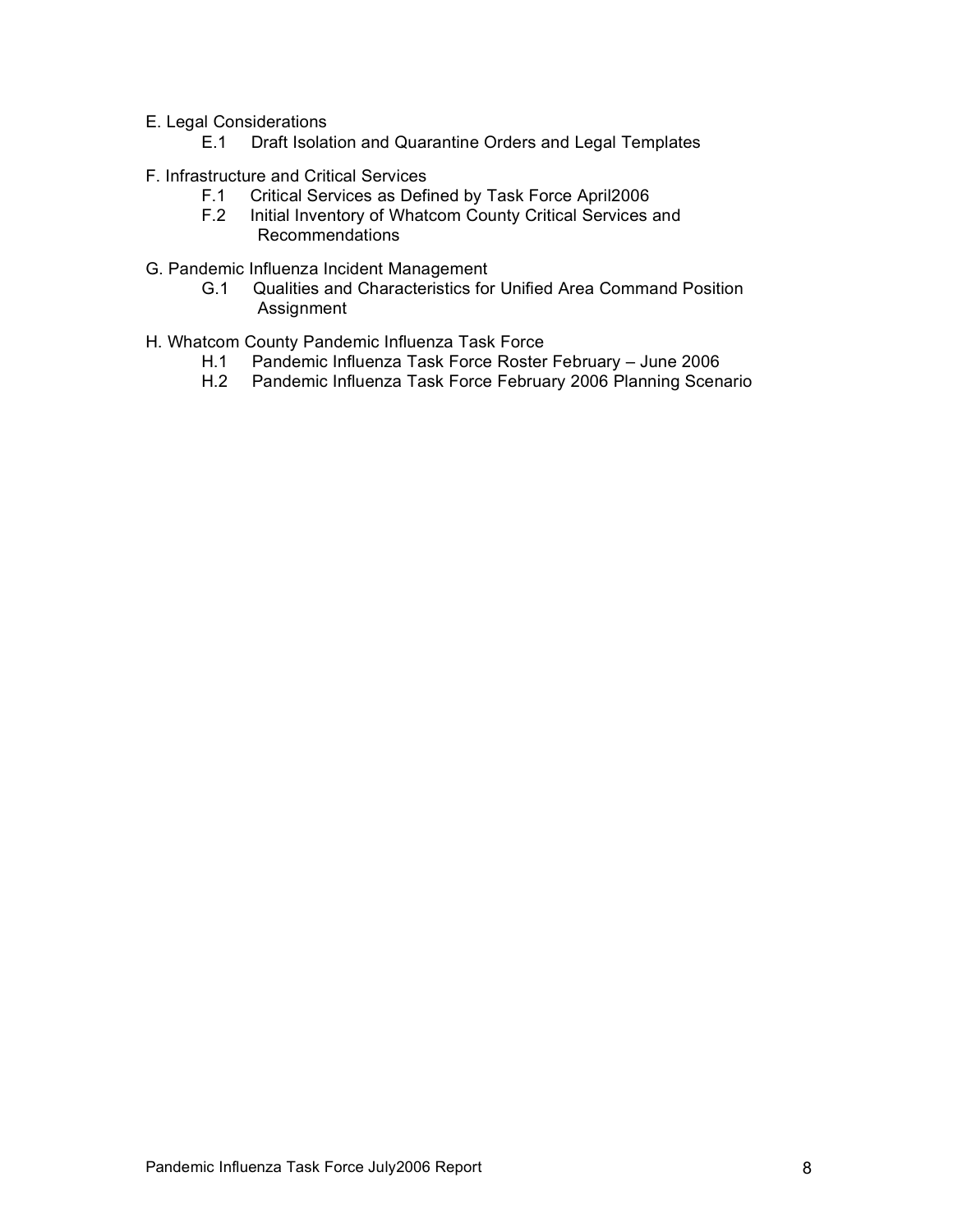# **Chapter 1 Introduction**

The Pandemic Influenza Preparedness Report July 2006 (Pan Flu Report) was developed through the cooperative efforts of the Whatcom County Pandemic Influenza Task Force, a body of over 120 individuals and organizations charged with conducting an inter-organizational planning effort to better understand our community's capacity and adaptability in the event of a sustained emergency.

While many organizations throughout Whatcom County have individual emergency plans, an integrated plan is needed, outlining how organizations, agencies, and communities will collaborate during a sustained emergency, such as pandemic influenza. This Pan Flu Report outlines a proposed framework for continued preparedness planning and the key challenges that should be addressed in the next phase of pandemic influenza planning in Whatcom County.

Whatcom County Pandemic Influenza Task Force The Whatcom County Pandemic influenza Task Force was created to support development of an integrated approach to community preparedness planning for pandemic influenza, a unique type of emergency due to its scope and duration.

Pandemic influenza is different from most emergencies as it is communicable, sustained and universal. A pandemic influenza event has a high potential to instill panic due to the ongoing threat after the initial event. Exposure and risk of infection may not be visible, and a scarcity of products to prevent and treat illness will

"It was extremely encouraging seeing the efforts of this community to prepare. It's all about developing good working relationships and leadership functions. The community is to be commended for their proactive stance."

> *Participant Evaluation Comment*

contribute to community unrest. Preparedness planning and response efforts face a much bigger challenge beyond influenza treatment and prevention. Planning efforts must take into consideration how our community will maintain its social and economic fabric during and after pandemic influenza.

The Task Force was formed after Whatcom County government convened a Pandemic Influenza Community Preparedness and Response Summit in November 2005, followed by a full day community forum introducing and initiating the Task Force in February 2006.

The Whatcom County Pandemic Influenza Task Force's work was guided by four fundamental planning directives:

- 1) Limit sickness and death during an emergency,
- 2) Maintain continuity of critical services,
- 3) Minimize social disruption, and
- 4) Reduce economic losses.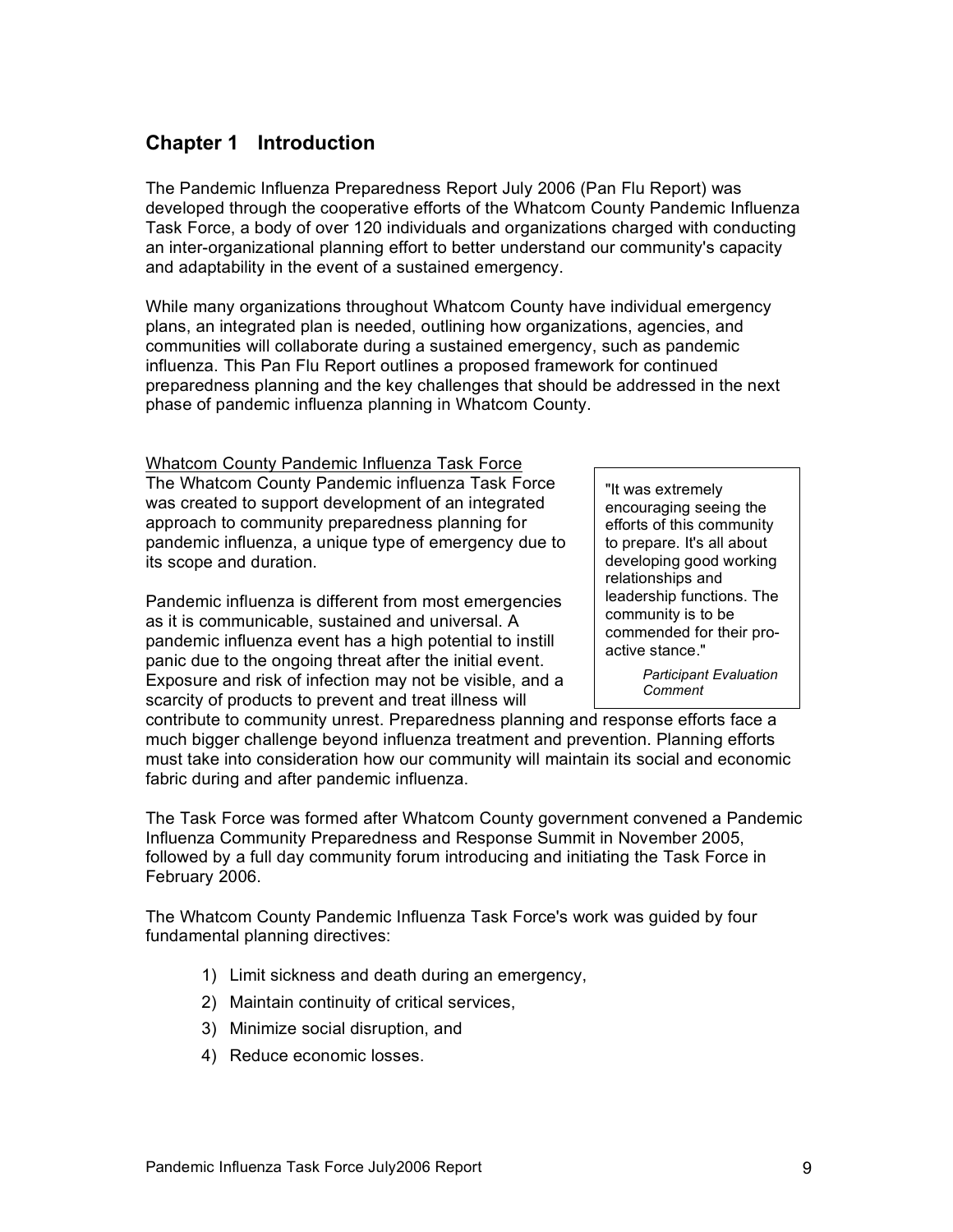The primary goals of the Pandemic Influenza Task Force were to:

- ! Develop a community-wide plan and process that expands and integrates the emergency planning that has already been accomplished by individual organizations.
- ! Assess our community's existing levels of capacity, flexibility, adaptability, and threshold for maintaining critical services.
- ! Build working relationships between organizations and increase community capacity and adaptability.
- ! Identify further challenges in preparedness planning and proposals for meeting those challenges.

To accomplish its work the Task Force operated in five Work Groups:

- Communications
- Infrastructure & Organizational Contingency Planning
- Legal & Ethical Considerations
- Medical Care
- Social & Economic Support

Task Force members selected the Work Group in which they would participate for the four-month planning period from February through May 2006. Work Groups met monthly for two to three hours, with direction provided by the chairpersons and facilitation provided by Dumas & Associates, Inc. Several Work Groups formed subcommittees that met in addition to the monthly work sessions. Summaries and draft work products were distributed to all Work Group members regardless of attendance to increase community awareness of early planning and engage the broad range of perspectives.

The Pandemic Influenza Community Planning Feb 06 Report served as a starting point for the Task Force. From this summary of community challenges, members selected core issues —specific challenges or dilemmas that must be addressed early in preparedness planning. These core issues provided a focal point for the Work Groups' planning.

The Work Groups were given the following charges:

- 1) Identify needs and gaps in resources related to their core issues,
- 2) Identify and complete one or two short term projects that could be completed within the Task Force time frame, and
- 3) Define further planning needs and recommendations to meeting those needs.

A Joint Coordination Team, comprised of Task Force Work Group chairpersons, Whatcom County Health Department representatives and the consulting team, coordinated the work of these five Work Groups. The Joint Coordination Team directed issues to the appropriate work groups and integrated the work of the Task Force as a whole. Task Force membership includes 120 individuals and organizations from a broad cross section of private businesses, government agencies, nonprofit organizations, and community members. (See Appendix H - Task Force Membership Roster.)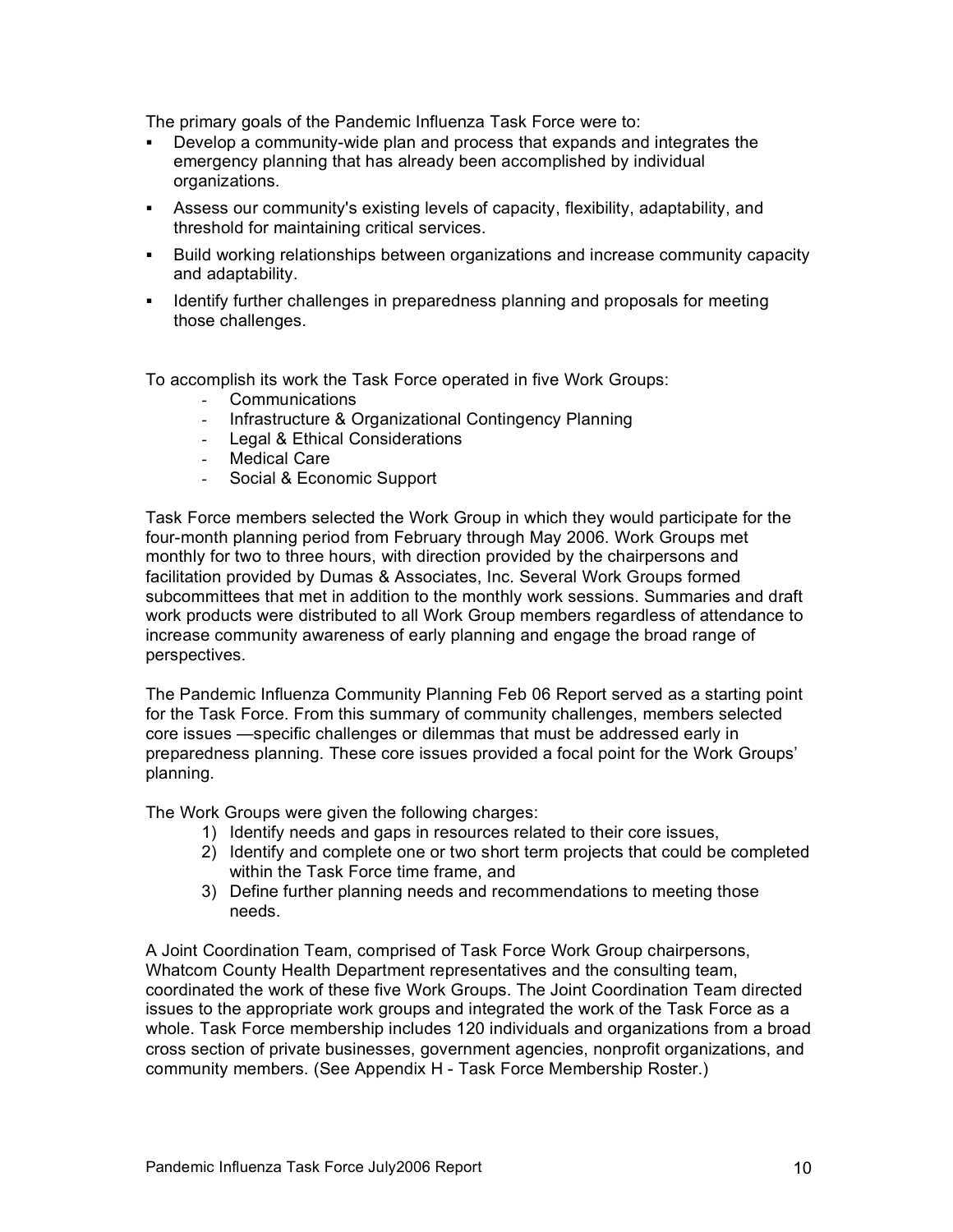#### Pandemic Influenza Preparedness Report July 2006

The Pan Flu Report provides the following information for community leaders responsible for pandemic preparedness planning for Whatcom County:

- ! Key challenges to be addressed in the next phase of preparedness planning and recommendations on how to proceed on this work.
- ! A proposed structure for integrated community planning and response Pandemic Influenza Unified Area Command (UAC) structure aligned with the National Incident Management System (NIMS) framework.
- ! A compilation of created and collected resources, tools, and templates to support continued pandemic influenza preparedness planning for individuals, businesses, service providers, and government agencies.

The Pandemic Influenza Task Force worked across disciplines to identify how our community would respond to a sustained emergency with limited outside resources. While pandemic influenza served as the catalyst for this planning effort, the work of the Task Force and the recommendations outlined in the Pan Flu Report can contribute to increasing our county's ability to provide a healthy community response in a variety of adverse circumstances.

The following chapters describe the core issues and accomplishments of each of the five Work Groups, as well as their recommendations for further action. Some of the recommendations have already been acted upon. A summary chapter describes what has been initiated and the next steps in preparing our community for pandemic influenza.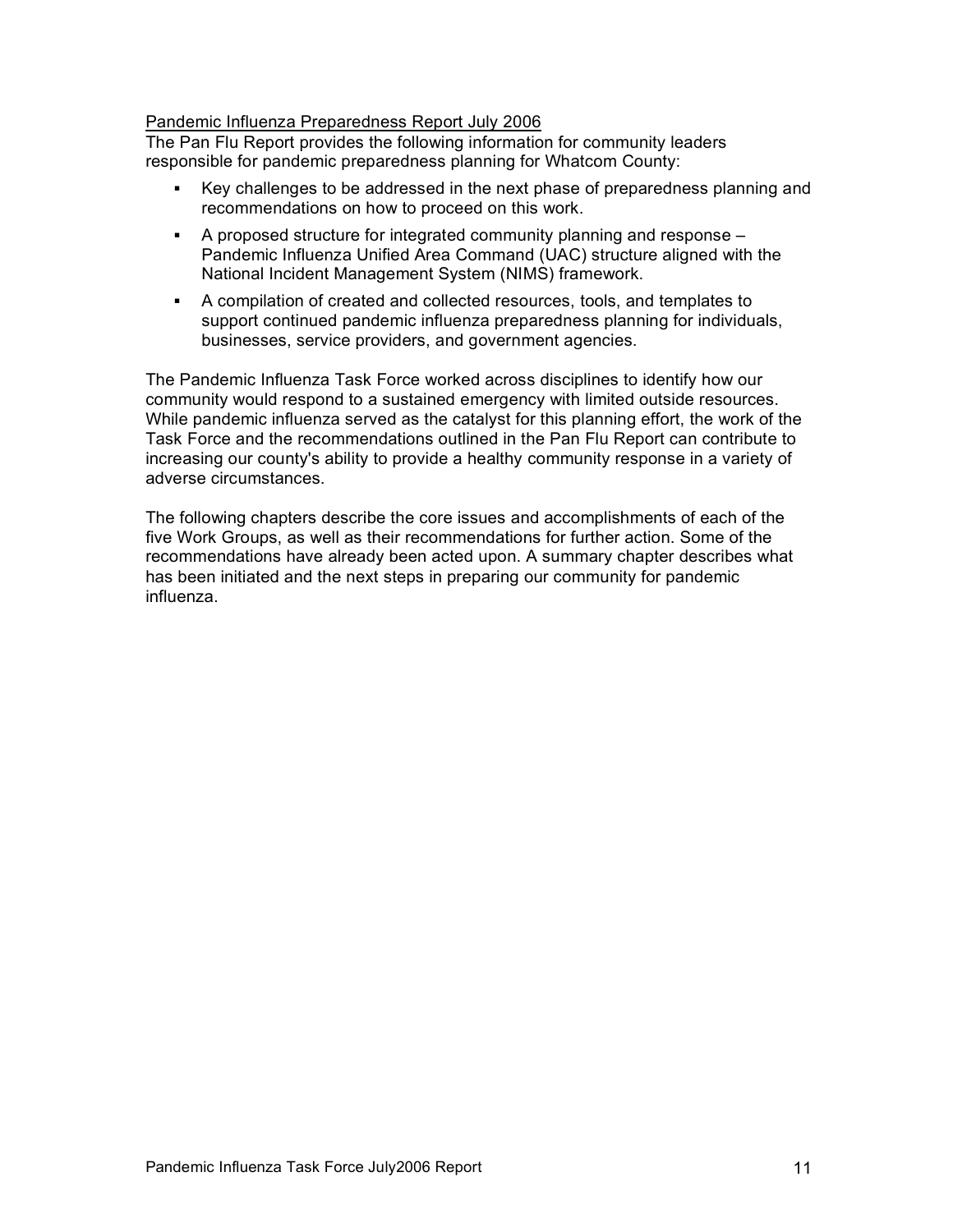# **Chapter 2 Medical**

Pandemic influenza will result in the rapid spread of the infection with outbreaks throughout the world. Communities across the state and the country may be impacted simultaneously. With antiviral medications likely to be in extremely short supply, local supplies of antiviral medications will be prioritized by the Whatcom County Health Department (WCHD) for use in hospitalized influenza patients, health care workers providing care for patients and other priority groups based on current national guidelines and in consultation with the Washington Department of Health (DOH).

Since a pandemic influenza virus will be a novel virus, and since current influenza vaccine technology requires a close match to the circulating virus, a vaccine will not likely be available for 6-8 months. Insufficient supplies of vaccines and antiviral medicines will place a greater emphasis on social distancing strategies and public education to control the spread of the disease in the county. With these planning assumptions in mind, the Medical Work Group worked on the following core issues in this phase of planning and developed the following resources to support future preparedness planning.

Core Issues Addressed

- 1. Prevention and illness risk reduction, including early public education messages.
- 2. Illness management, including triage and treatment strategies, vaccine and antiviral distribution policy, and care facilities.
- 3. Funeral and mortuary service needs, including death certification, handling of remains, and support for surviving family and friends.

Accomplishments (Full text available in Appendix A Medical)

- Medical planning assumptions
- Local health care pandemic planning responsibilities
- Prevention levels and message recommendations
- Draft alternative care facilities site selection framework
- Draft triage and treatment pathways

# Task Force Recommendations

*To promote a culture of infection control and personal responsibility for all community members to help reduce the spread of infectious disease:*

- **2.1. Prepare and distribute general prevention and infection control measures prior to and during a pandemic influenza epidemic. Messages will:**
	- Be early, consistent and frequent to reinforce the general recommendation.
	- Be based on existing information from the Center for Disease Control and Washington State Department of Health (DOH).
	- Reflect the phase of the pandemic and what is known about modes of transmission.
	- Support social distancing as appropriate.

(See Appendix A - Prevention Levels and Message Development Guidelines)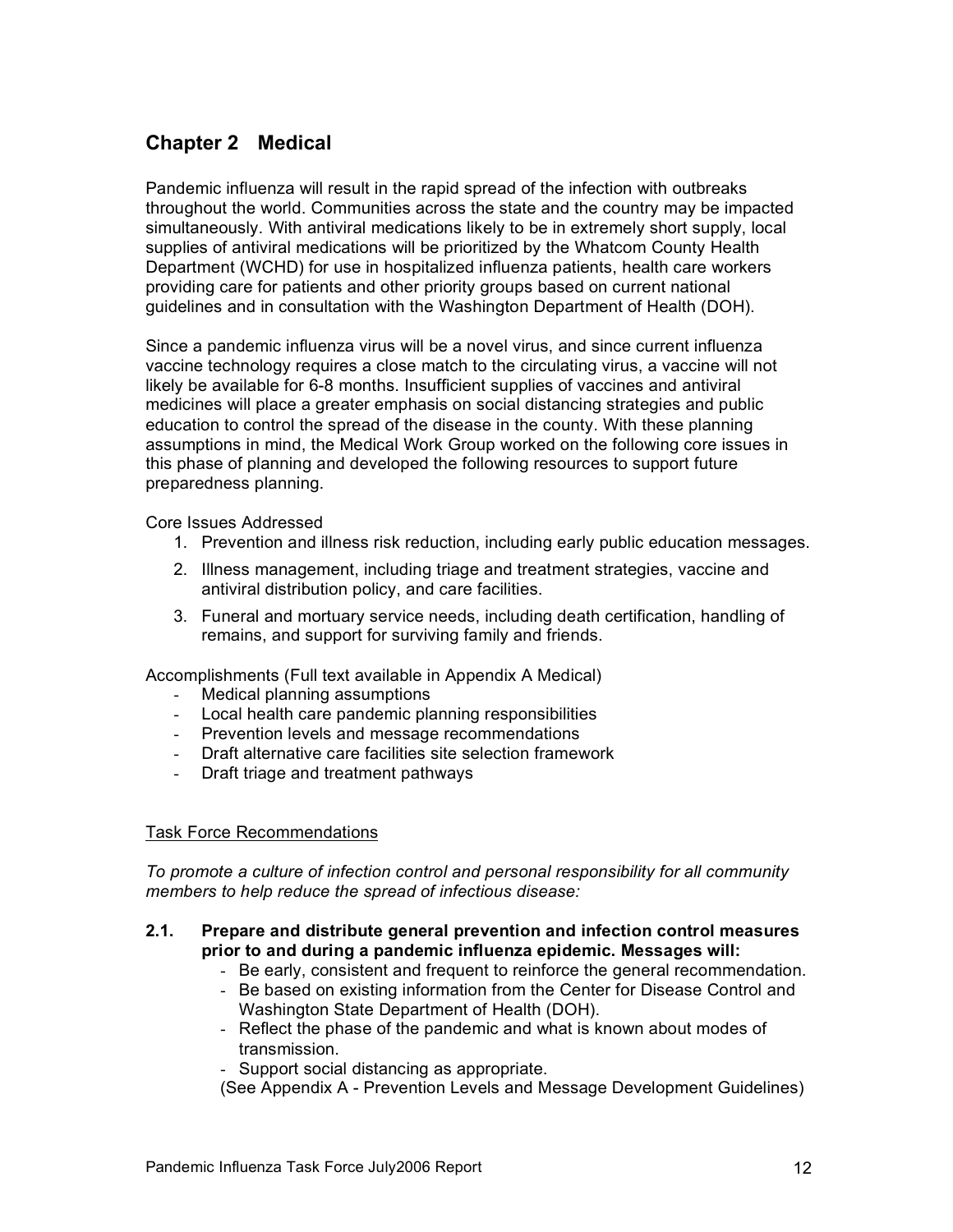*To assure Whatcom County residents with illness during pandemic influenza are assessed and treated with appropriate and most effective use of available local resources:*

- **2.2. Develop policies and plans for fair, equitable, and safe distribution of available antiviral and vaccine resources. Current policy recommendations include:**
	- As vaccine becomes available, it will be distributed and administered by WCHD based on current national guidelines and in consultation with the DOH.
	- Address issues that may arise due to insufficient supplies of vaccines and antiviral medicines:
		- o Place greater emphasis on social distancing strategies and public education to control the spread of the disease in the county.
		- o Establish security and public safety plan for distribution sites.

#### **2.3. Promote active cooperation among Whatcom County health care entities to maximize the health care system's ability to provide medical care during a pandemic.**

Next Steps for Planning:

- Identify and prioritize response issues affecting the countywide health system during a pandemic.
- ! Develop mechanisms to efficiently share information and resources between health system partners and to communicate with WCHD, State and regional Local Health Departments, and relevant emergency operations centers, as appropriate.
- ! Coordinate policy level decisions regarding the operations of the local health system with the appropriate lead entities: for preparedness planning coordinate with the Department of Emergency Management and WCHD; for response coordinate with the UAC and the medical branch of operations.
- ! Assure that health care professionals receive relevant communications from WCHD in a timely manner.
- ! Engage St. Joseph Hospital, extended care facilities, and ambulatory care facilities in developing pandemic response plans consistent with the health care planning guidance contained in the Health and Human Services Pandemic Influenza Plan.
- ! Confirm health care facility pandemic response plans are designed to address medical surge capacity to sustain health care delivery capabilities when routine systems are overwhelmed.
- ! Encourage health care facilities and health care providers to participate in local influenza surveillance activities as coordinated by the WCHD.
- ! Develop infection control plans for medical facilities, both established and alternative care sites, that specifically address the prevention of pandemic influenza transmission during triage and care of infectious patients.
- ! Develop post discharge plans for coordinated approach to providing care for those who survive the illness but need further assistance after release from the hospital.

(See Appendix A – Medical Planning Assumptions)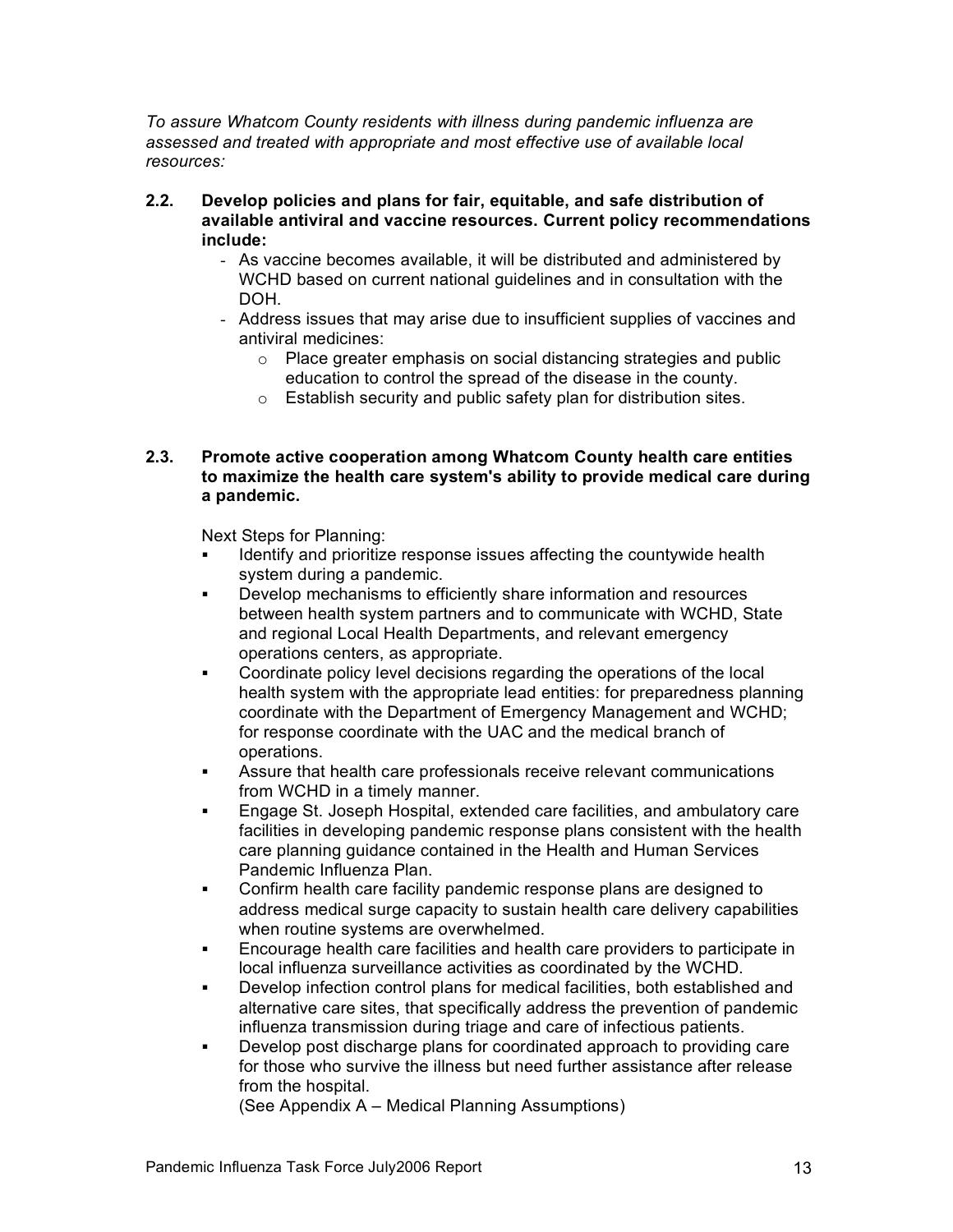- **2.4. During a pandemic impacting Whatcom County, all efforts will be employed to sustain the functionality of the health care system while maintaining an acceptable level of medical care. Health care delivery system partners may need to:**
	- Restrict the provision of health care services to those patients with urgent health problems requiring hospitalization or that could lead to hospitalization.
	- Take steps to increase community bed capacity to care for large numbers of influenza patients by utilizing alternative care sites outside St. Joseph Hospital.
	- Mobilize, reassign and deploy staff within and between health care facilities to address critical shortfalls, including use of the Medical Reserve Corps.
	- Implement pandemic-specific patient triage and management procedures, utilizing telephone and Internet-based consultation and screening, 24-hour community based triage centers and tiered treatment protocols and facilities based on severity of symptoms and support systems in place.
	- Provide alternative mechanisms for patients to address non-urgent health care needs such as telephone and Internet-based consultation.

Next Steps for Planning:

- ! Promote development of Care Providers Plans across all medical services organizations. Plans should include:
	- o How to use existing levels of staff and resources in response to pandemic influenza and the resulting surge in demand.
	- o How to use Medical Reserve Corps to supplement regular staff (Recruitment targets and how to integrate them.)
	- o Communication plan to assure that health care providers access updated information from public health agencies.
	- o Service linkage plan across providers.
	- o Advanced planning for critical medications for those with chronic conditions.

#### **2.5. Conduct medical services inventory to assess current capacity of existing facilities, assessment of alternative care sites, and necessary personnel and resource sharing agreements.**

- ! Conduct assessments of potential facilities that would add to the existing bed capacity in the county and provide supportive care to influenza patients. (See Appendix A - Draft Alternative Care Facilities Site Selection Framework)
- ! Address Whatcom County's limited pediatric care capacity (Whatcom County has only one acute care site with limited capacity).
- ! Conduct assessments of potential facilities that could serve as triage facilities to prevent and reduce impact on St. Joseph Hospital emergency department. Possible alternative care sites include hotels, residence halls if WWU is closed, and mass treatment centers such as gymnasiums, churches or schools. Assessment should include a list of bed capacity across Whatcom County.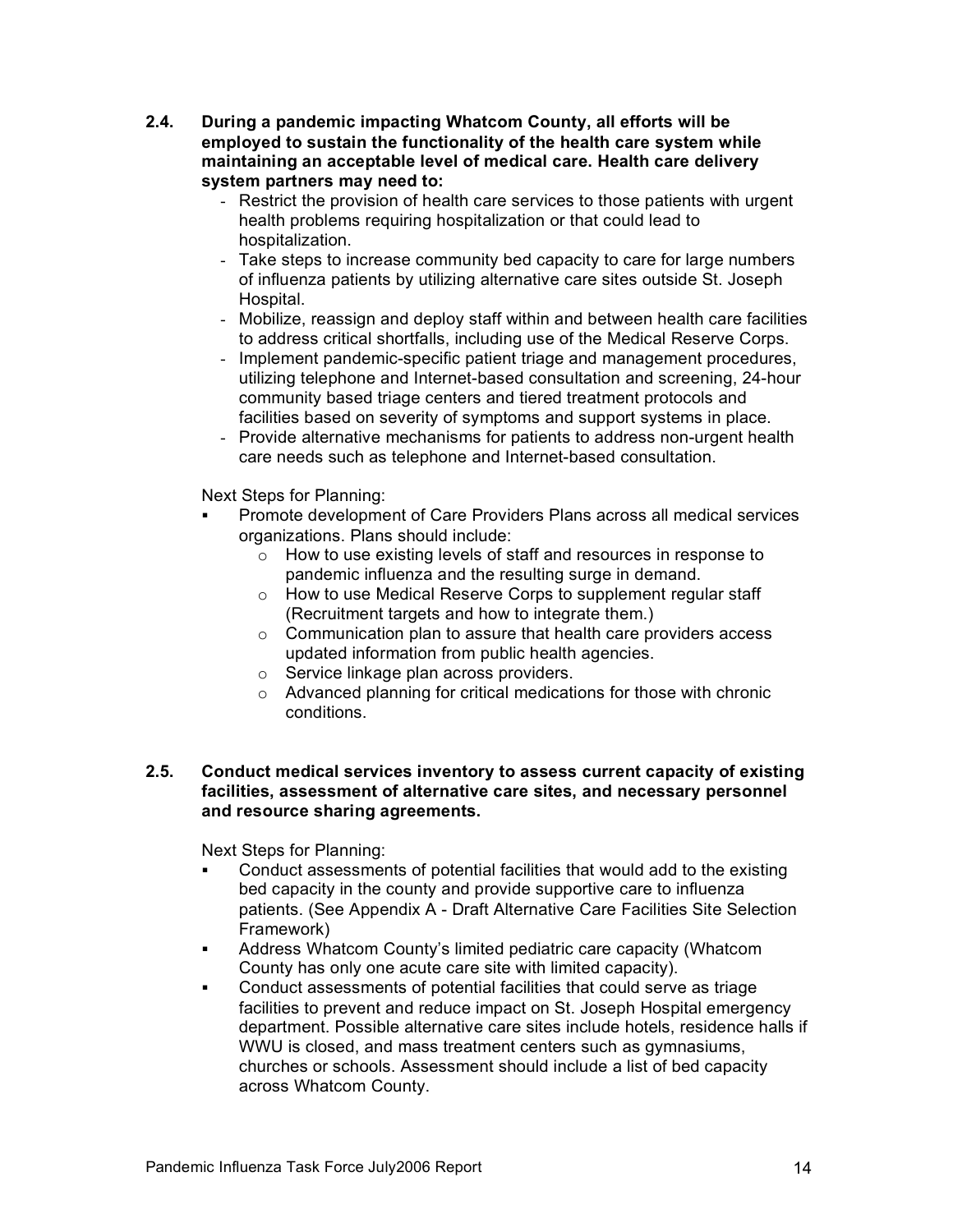- ! Assess alternative care sites logistical considerations, including transportation from alternative care sites to acute care sites.
- Develop plan for cross training and credentialing of health care providers and staff to provide services at other facilities (separate from the Medical Reserve Corps), including inventory of the number of licensed health care providers of various types.
- **2.6. Finalize triage and treatment pathways with active involvement of private medical care providers to assure efficient and effective treatment of patients throughout all stages of a pandemic. Triage and treatment pathways will include:** 
	- Internet information and decision algorithm.
	- Phone triage.
	- Hands on assessment, treatment, and referral to an appropriate level of treatment center.
	- Level A Board and Care-type facility.
	- Level B Skilled nursing-type facility level of care.
	- Level C Acute hospital-type level of care.
	- Level D ICU level of care.

(See Appendix A - Triage and Treatment Pathways – Working Draft Jun06)

#### **2.7. Communicate the triage and treatment pathways to medical providers to assure consistent referral.**

Next Steps for Planning:

- Promote pandemic influenza preparedness planning across public clinics and private medical providers to assure workers are ready to serve and contingency planning is in coordination with proposed triage and treatment pathways recommendations.
- ! Coordinate supply needs for medical services with the UAC central command process, including acquisitions and necessary legal frameworks.

*To assure safe and respectful disposition of remains when the capacity of current mortuary and funeral services is exceeded:*

#### **2.8. Conduct inventory of current capacity of funeral homes and mortuaries to provide disposition, transportation, and counseling services for families.**

- Develop procedures for expedited death certification, transit permitting, and training of appropriate medical personnel.
- ! Create on call lists of qualified medical personnel to address needs if a surge in deaths occurs.
- Explore strategies for increasing capacity while paying particular attention to the dignity of community members who have died. (See Appendix F for funeral and mortuary capacity in the Initial Inventory of Whatcom County Critical Services and Recommendations)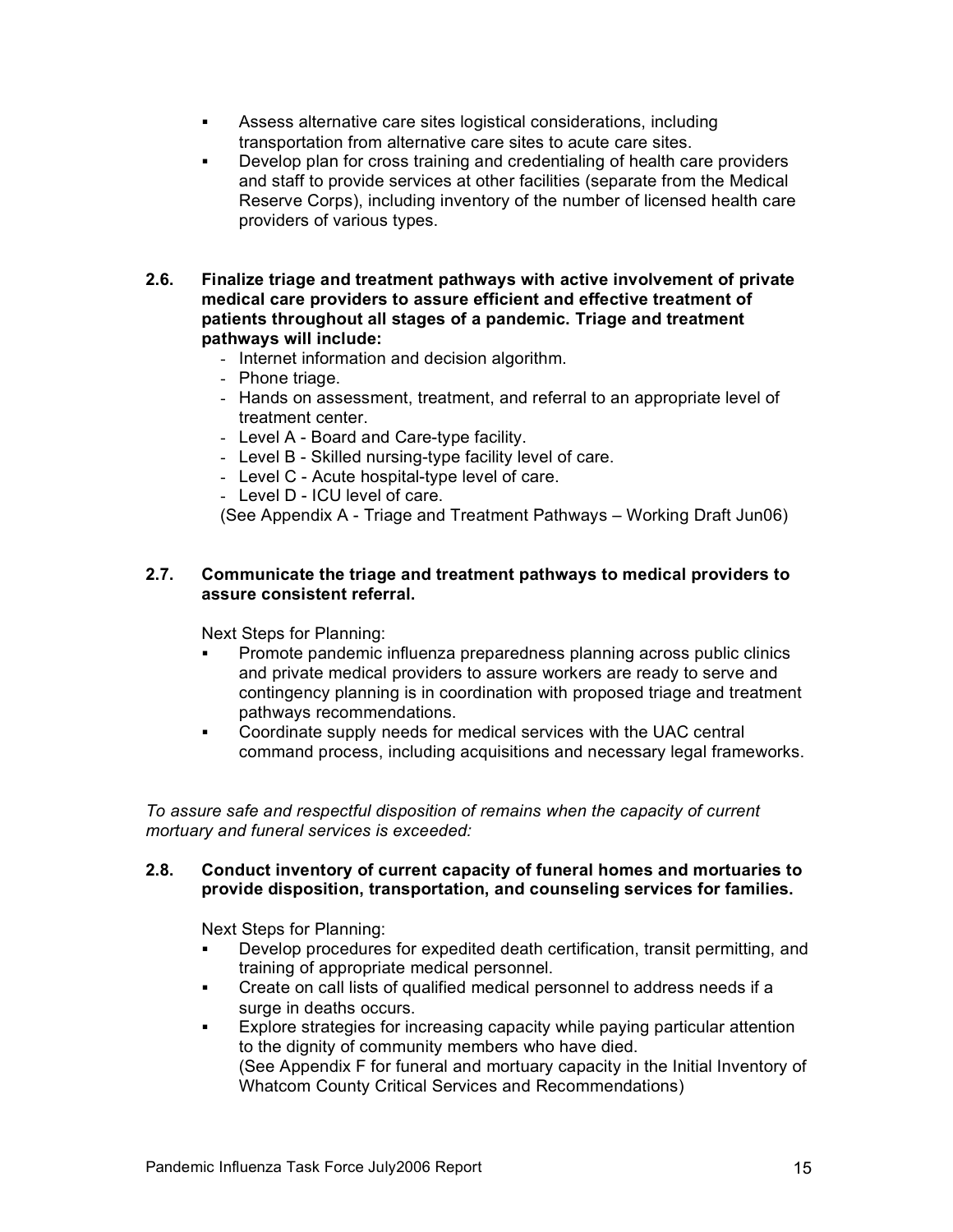# **Chapter 3 Public Information and Communications**

A healthy community response to a sustained emergency such as pandemic influenza is largely dependent on the behavior and actions of Whatcom County's citizens. Without appropriate preparations and prevention behavior on the part of individual homes, neighborhoods, and private businesses, as a community we will not be able to manage such an emergency effectively.

Communication with all residents of Whatcom County is critical to build towards preparedness and effective emergency management. Educating and informing the public about what they can and need to do is necessary if we are to manage such a sustained event. Effective public communications can help Whatcom County manage a healthy response and work towards achieving the planning goals: 1) limiting sickness and death, 2) maintaining the continuity of critical services, 3) minimizing social disruption, and 4) reducing economic losses.

Core Issues Addressed

- 1. Communications planning for centralized, local community education in all phases of a pandemic.
- 2. Communications infrastructure needed in order to maintain services in all phases of an emergency.
- 3. Communications needs of special populations in Whatcom County.

Accomplishments (Full text available in Appendix B Public Information and Communications)

- Community communications guidelines for pandemic influenza phases
- Early planning messages and stories regarding pandemic influenza preparedness and risk reduction
- Criteria for assessing critical communications service resources
- Draft structure and considerations for a Joint Information Center

# Task Force Recommendations

*To deliver risk reduction and preparedness communications to all of Whatcom County in a timely manner throughout all phases of a pandemic influenza:*

- **3.1. Establish Whatcom County Health Department as the single source for centralized communications regarding avian influenza and pandemic influenza to ensure consistent and validated information. Single source should:** 
	- Be represented by name and logo on all certified communication.
	- Post all relevant pandemic influenza information on the Health Department website for public access.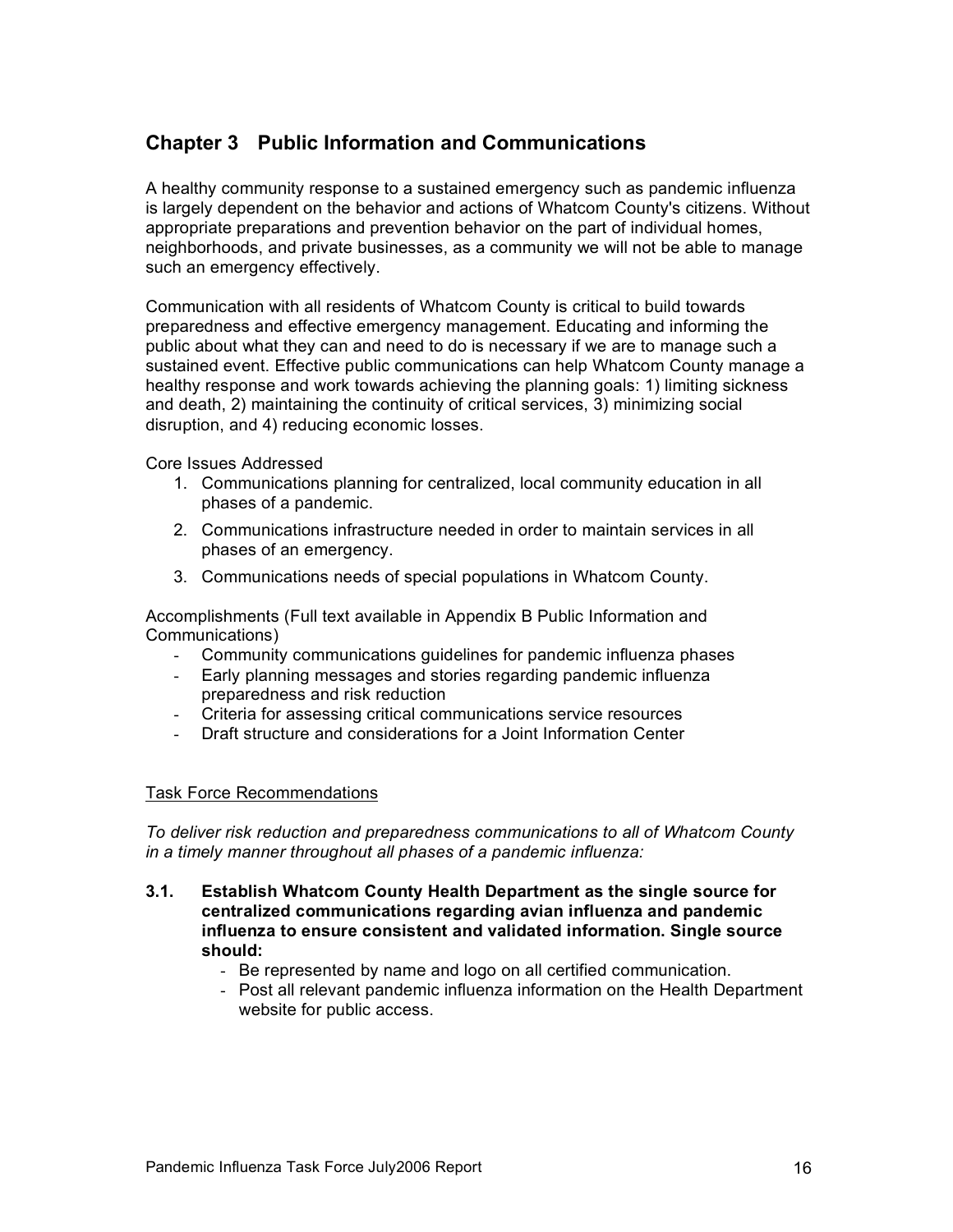**3.2. Identify a Public Information Officer to take the lead in continuing communications planning and to manage early stage public communications and education as outlined in the Task Force recommendations.**

Next Steps for Planning:

- Communicate to Whatcom County citizens that preparedness planning is underway and what they as individuals can do to ensure a healthy community response in the case of pandemic influenza.
- ! Distribute community planning information via local media and press release as appropriate. (See Appendix B - Early Planning Messages Regarding Pandemic Influenza Preparedness and Risk Reduction and Early Media Story Idea Recommendations)
- **3.3. Develop a comprehensive communications plan within a framework structured around the phases of pandemic influenza as defined by the World Health Organization.**
	- Integrate Task Force recommendations regarding reaching special and atrisk populations. (See Appendix B - Identified Special and At-Risk Populations)
	- Consider the need to balance communications to manage risk of panic and the possibility of 'cry wolf' syndrome. (See Appendix B - Community Communications Guidelines for Pandemic Influenza Phases)

Next Steps for Planning:

- Develop an immediate communications plan for near term early planning, preparedness and prevention messages. Plan should be for now through coming flu season.
- ! Develop list of media contacts a comprehensive list for the entire county, including small weekly regional publications, local radio, newspaper, newsletters, multilingual publications, and Victoria and Vancouver, British Columbia radio stations.
- ! Develop list of spokespeople available to speak with the media, at each phase of pandemic influenza emergency.
- ! Develop a crisis website, hold offline until needed. Website can be populated now with valuable and readily available information, and identified categories of needed information can be flagged for future use.
- ! Develop outcome assessment for communications efforts. Establish a process for assessing what is working and what is not working.

# **3.4. Identify chain of command for communication verification within key organizations and agencies during an emergency**

- ! Train, practice and drill message development and distribution process.
- Explore what Whatcom County's communication responsibility should be to Skagit County, Island County, and lower British Columbia.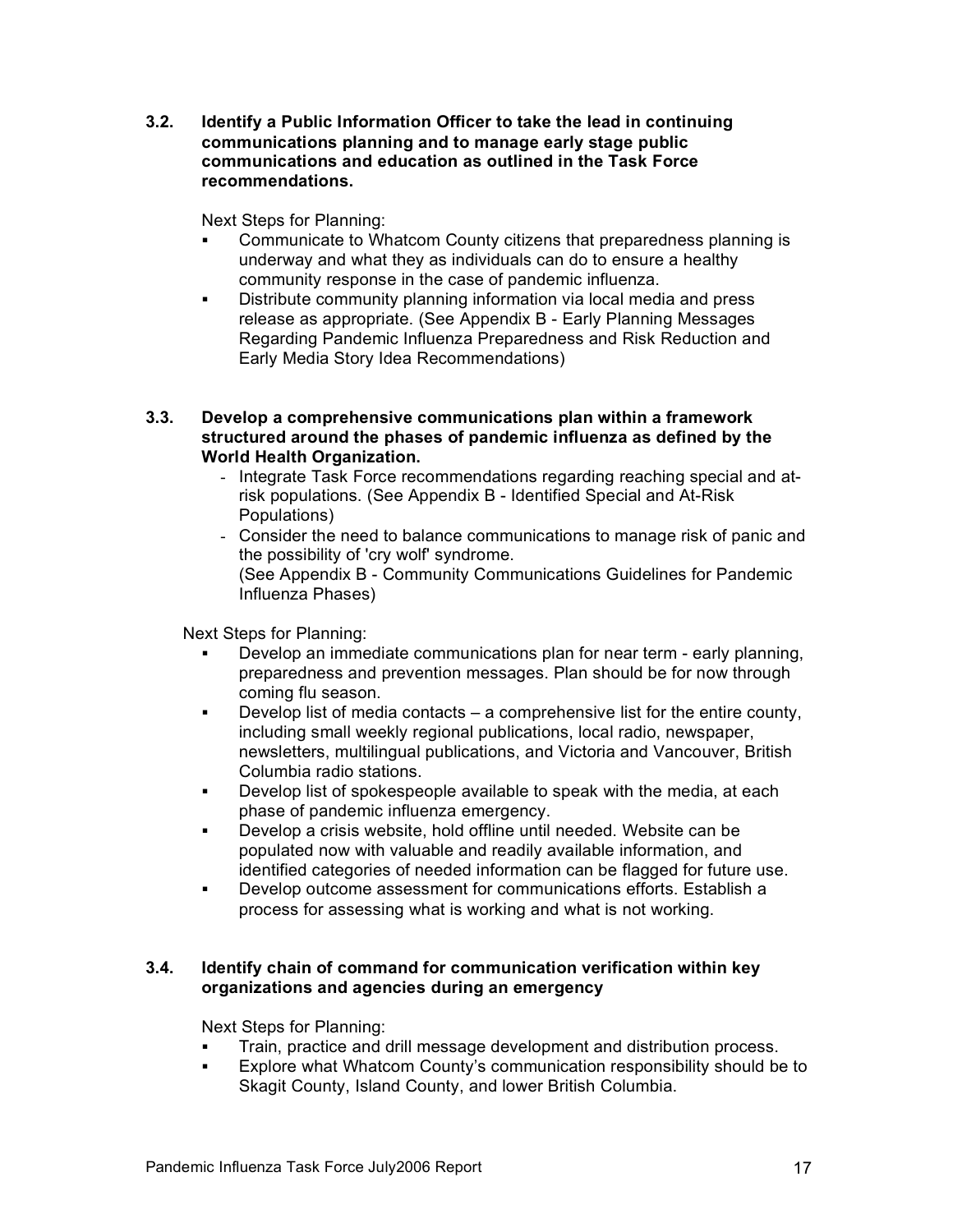*To maintain public communications capability throughout all phases of a sustained emergency:*

- **3.5. Assess capacity of individual local broadcast and print media to serve as a critical communication service provider.** (See Appendix B - Critical Communications Services Resource Criteria)
- **3.6. Develop the Joint Information Center as necessary, including the process for development, approval, and distribution of community communications**  (See Appendix B - Draft Structure and Considerations for a Joint Information Center)

- Rotate Public Information Officers (PIO) on a monthly basis or other timeframe considering extended timeline of preparedness and emergency phases.
- ! A PIO will need to be pulled from another agency or private business, since neither Whatcom County nor its Health Department has an experienced, on-staff PIO.
- ! Identify a rumor control officer, or a reliable and credible method for checking rumors.
- Have a health care provider or person with medical credibility assigned to be a JIC resource to verify information as it comes in during a crisis. Have topic experts near and available to help maintain accurate and timely communications during an emergency.
- **3.7. Prepare a critical communications services plan that addresses: public broadcast capability, public communication dissemination, and mechanism to receive public input and respond to inquiries from the public.**
	- Develop a method for the public to ask questions and give input, e.g., website with public inquiry capabilities and 211-like manned phone banks.
	- Work with identified local broadcast and print media to maintain public broadcast capabilities and communications dissemination.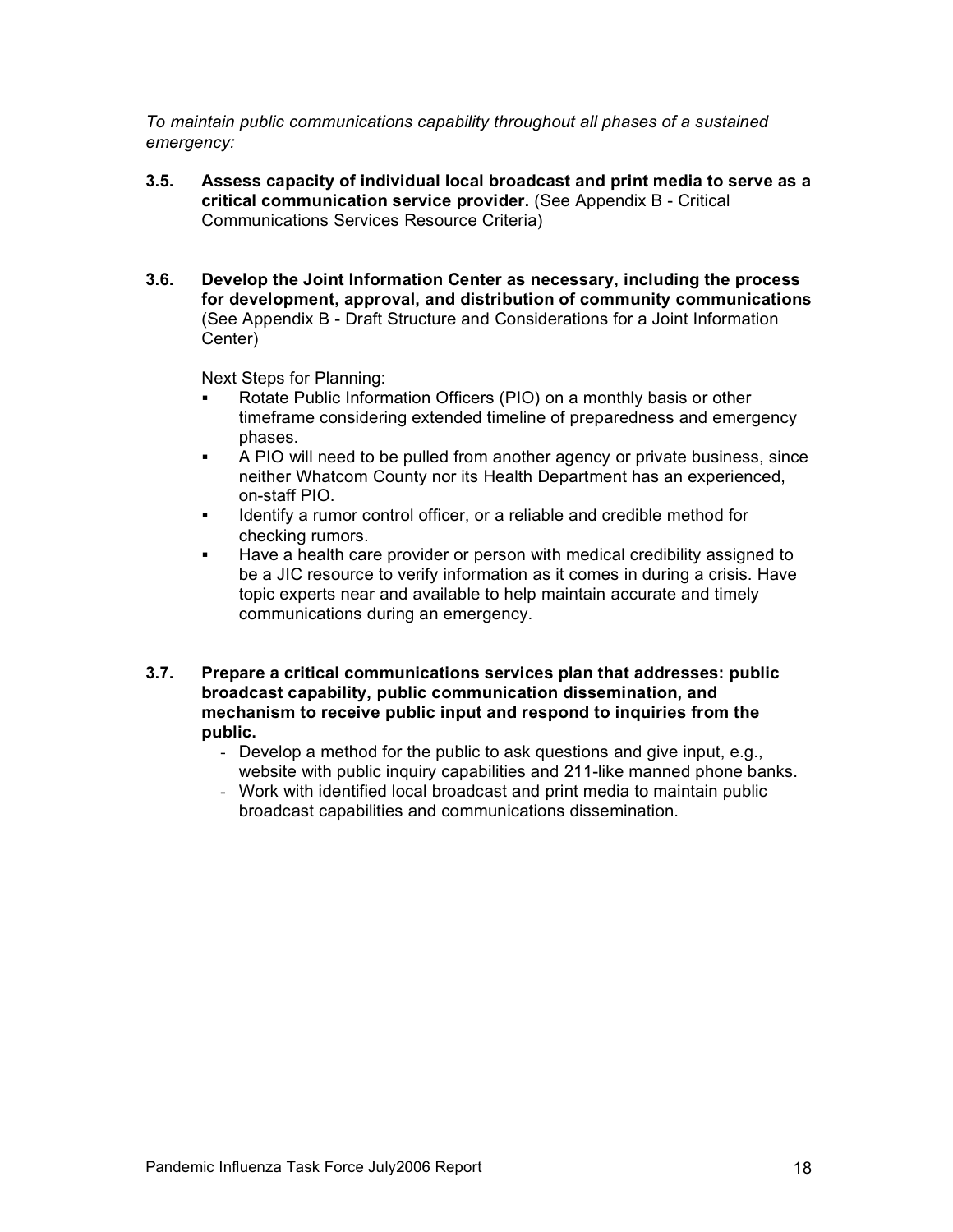# **Chapter 4 Business Planning**

The ripple effect of possible economic disruption and economic losses in the event of an extended emergency, such as pandemic influenza, could be staggering. An influenza pandemic will likely cause significant disruption of privately owned businesses, many of which provide critical infrastructure including transportation, commerce, utilities, public safety, agriculture, and communications. To maintain critical services and continue care for the most vulnerable in the community, early voluntary and emergency response measures must be coordinated to maintain social order.

The unique role of private organizations should be integrated into community-wide planning. Early preparedness planning should coordinate contingency planning across multiple jurisdictions and special districts, such as cemeteries, schools, and public utilities, as well as private businesses. Maintaining economic viability for individual families and for the community as a whole is critical to a healthy community response.

Core Issues Addressed

- 1. Contingency planning for private businesses and social service agencies.
- 2. Engagement of private businesses in pandemic influenza critical services response.

Accomplishments (Full text available in Appendix C Business Planning)

Compilation of contingency planning resources, checklists and guidelines

#### Task Force Recommendations

*To minimize economic losses and social disruption promote a culture of "readiness to serve":*

**4.1 Develop and implement preparedness campaign for local business community, targeting critical service providers, large employers, and small businesses.**

- Educate business community on value of planning and how to develop effective contingency plans. Education and engagement could include facilitated business roundtable discussions or presentations at key business association meetings.
- ! Consider possible uses of scrip or barter in case of pandemic influenza.
- ! Prepare specific materials for each target audience. (See Appendix C Business Planning for a list of national, state and regional resources.)
- ! Coordinate information distribution strategies with the Community-wide Communication Plan and Public Information Officer activities.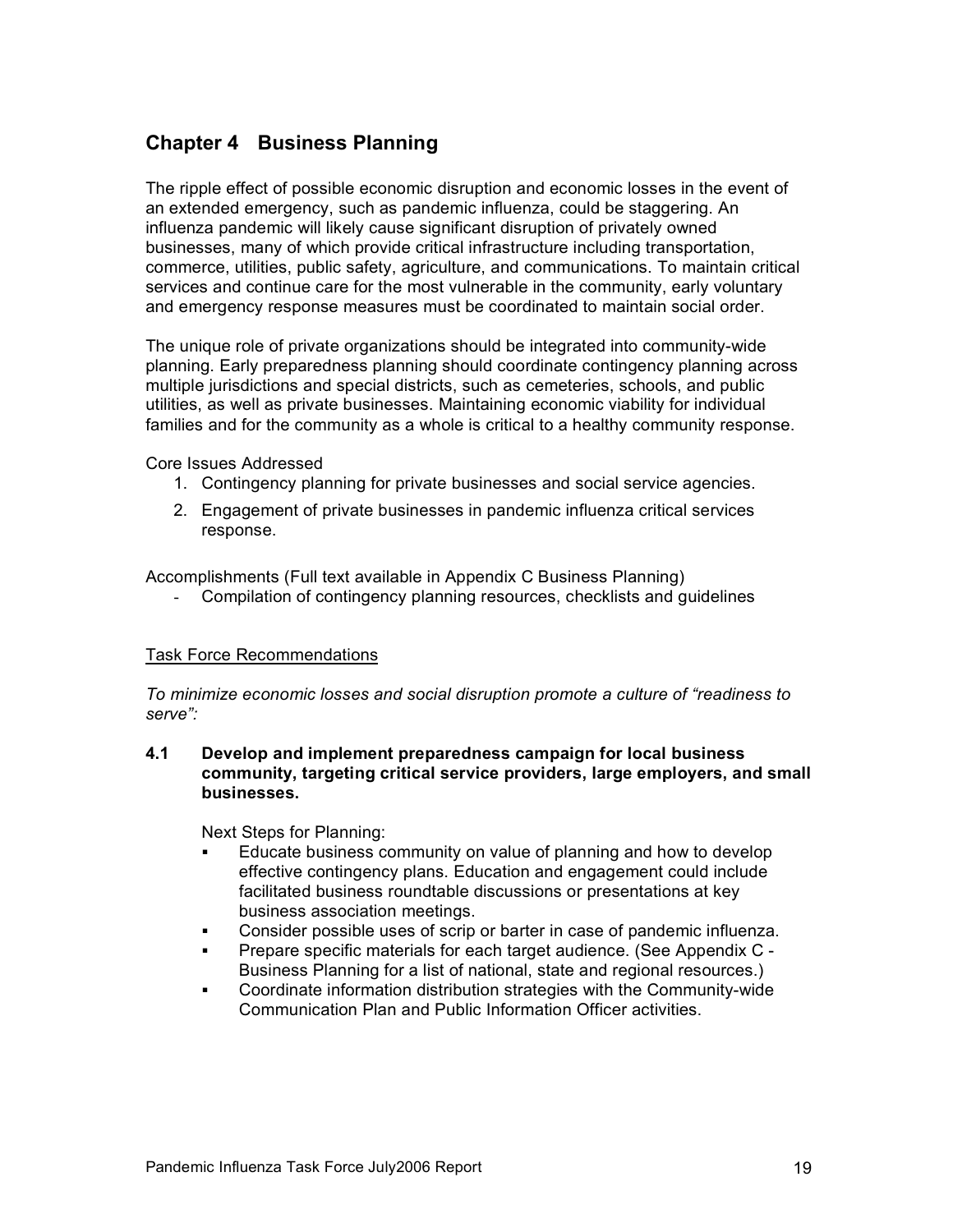**4.2 To assure critical infrastructure systems are maintained in the event of a pandemic influenza, provide workers within these systems support, education, and guidelines to encourage engagement in a time of need.**

Next Steps for Planning:

- ! Develop and support policies that promote a culture of reciprocity within the workplace and encourage individuals and organizations to work, and engage at a voluntary level. (See Appendix C for list of business contingency planning and policy resources.)
- ! Educate various professionals on the obligation (legal, professional, and moral) to report for work in the event of a pandemic influenza.
- ! Promote a 'good faith obligation to serve' acknowledgement with workers providing critical services and likely to receive vaccines and antiviral medications. Acknowledgements can include informal professional expectations, as well as more formal acknowledgements expressed in organizational contingency pandemic influenza plan policies, bargaining agreements, or contracts.

#### **4.3 Promote employee personal emergency plans for work and home, give special attention to those who may not see themselves in a critical service role, e.g., grocery store clerks.**

Next Steps for Planning:

- Promote accountability measures within workplaces to assure employee protections are in place at the job site and for their families, e.g., active support such as in-service trainings, mentorship, and work time to complete plans.
- ! Prepare resource materials for employers of 'priority groups' and critical service workers to promote preparedness within the workplace, specifically targeting employees' personal emergency plans for work and home.

#### **4.4 Promote a 'culture of reciprocity' to assure workers have the necessary support to stay on the job, maintain critical services, and care for vulnerable populations during an emergency.**

- ! Encourage workers to identify their families' needs when they are away serving during an emergency. Encourage workers to develop strategies to meet these needs.
- ! Promote a culture of reciprocity within neighborhood groups, service organizations, and faith-based communities.
	- o Identify families whose members provide critical services, including those caring for vulnerable populations. Encourage development of support networks.
	- o Promote citizen emergency responder training in neighborhood groups, service organizations, and faith-based communities.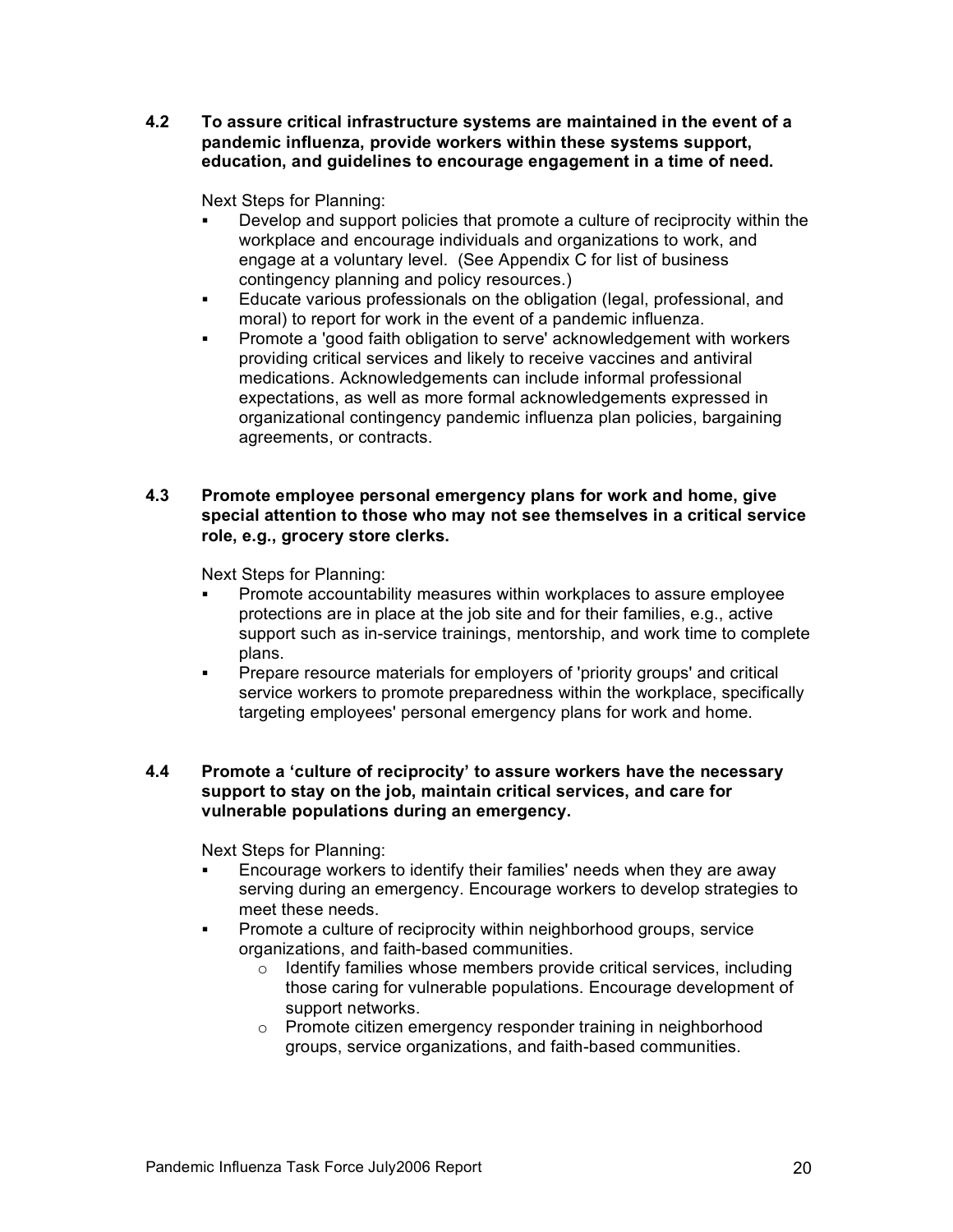- **4.5 Plan for how to handle individuals' inability to pay utility bills and mortgages in case of lost employment due to pandemic.**
- **4.6 Pursue agreements with federal authorities for financial institutions, public agencies, and other such organizations, which allow for local control over budget decisions and financial policies in case of pandemic influenza.**

Next Steps for Planning:

- Identify which businesses and organizations (private banks, public agencies such as Department of Social Health Services, etc.) will have business practices impacted by federal mandates or policy directives in the event of a pandemic.
- ! Identify proposed federal mandates for local businesses and organizations and potential impacts to Whatcom County and local decision-making.
- ! Address potential impacts of federal mandates in local contingency planning, both organizational and community-wide planning.

#### **4.7 Prepare for effective use of voluntary offers of services and resources by the Department(s) of Emergency Management and the Pandemic Influenza Unified Area Command.**

- Prepare for an abundance of volunteer help not just a scarcity of resources.
- **Establish systems to address problem solving at the most local level** possible considering required resources and competencies.
- Develop criteria to determine types of support that will be expected and what level of protection, and resources will be offered to those who serve. Criteria should address potential levels of impact such help will have on existing available resources, illness risk reduction, and/ or illness exposure inside and outside Whatcom County.
- ! Develop strategies to assure fluid movement of resources from local, regional, state and federal sources so offers of help and abundance are used ethically and in ways that support the overall policy goals of an integrated community response.
- ! Develop systems for organizing, screening, and confirming receipt of resources, services or facilities use.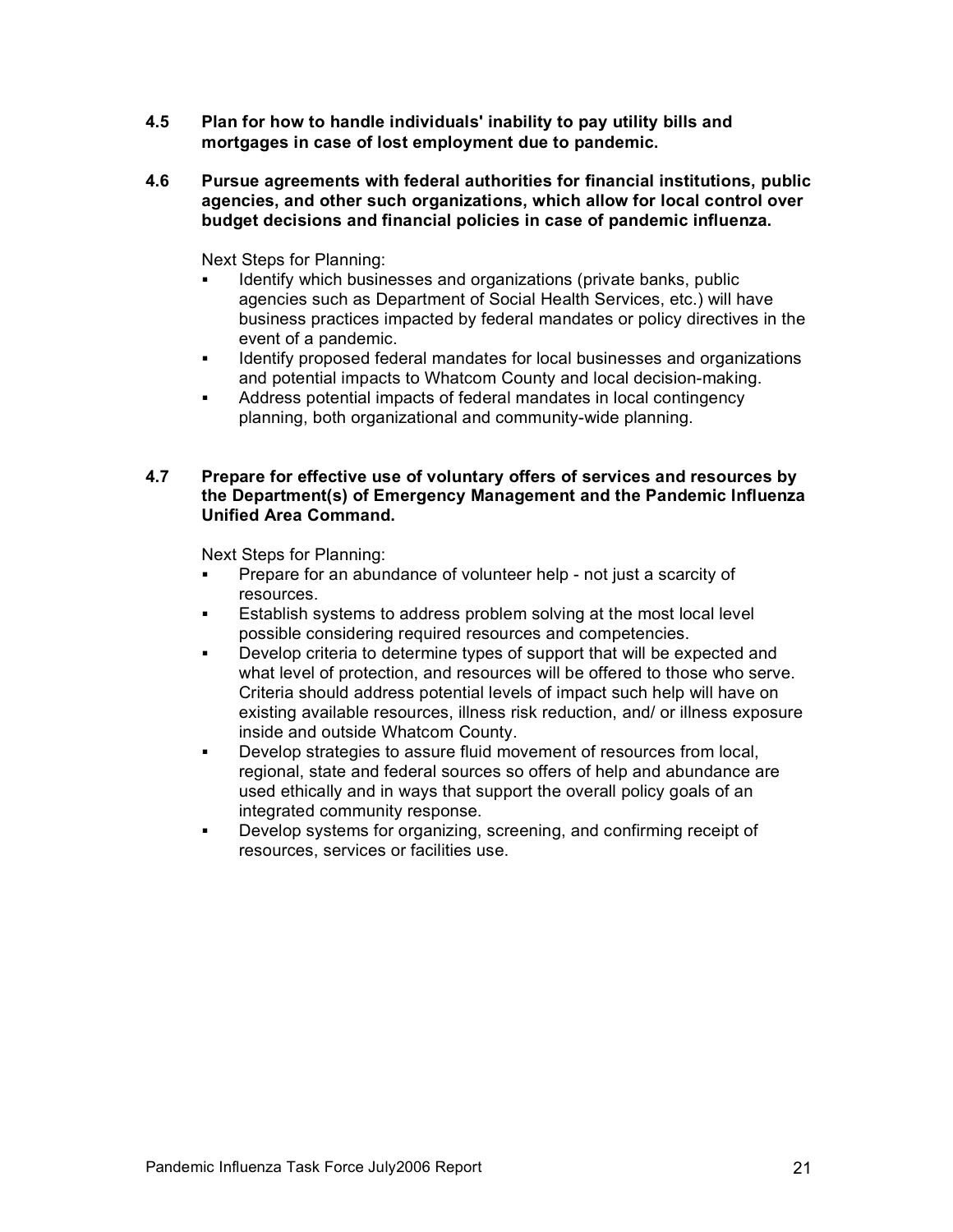# **Chapter 5 Support Networks**

A healthy response for our community will be largely dependent on the ability of individual homes and neighborhood communities to take care of their own basic needs. Education on personal preparedness for home and work is needed. In addition, a healthy community response needs to take into consideration our entire Whatcom County population, including those with special needs due to economic hardship, advanced age, mental health challenges and physical abilities.

In the case of a pandemic, it is likely that the schools will be closed down during such an emergency making appropriate planning for childcare critical. If the schools are closed and usual childcare or replacement childcare is unavailable, we can expect that many workers will choose to stay home and care for their children. The compounding impacts of non-reporting workers due to lack of childcare could be devastating.

Core Issues Addressed

- 1. Emergency preparation education for individual homes.
- 2. Planning for special needs populations.
- 3. Psychological and emotional well-being and community support.

Accomplishments (Full text available in Appendix D Support Networks)

- Community communications guidelines for pandemic influenza phases
- A draft action plan for engaging mental health practitioners
- A compilation of special and at-risk populations and outreach recommendations, including message and outreach strategies for these special populations within Whatcom County
- A compilation of checklists and contingency planning information for homes

# Task Force Recommendations

*To build a base of localized support and increase cohesiveness of communities during emergency:*

#### **5.1 Develop neighborhood preparedness planning campaign to increase preparedness of individuals, households and small communities, e.g., water districts, neighborhood associations.**

- Publish and distribute home and neighborhood contingency planning guidelines. (See Appendix D for list of personal preparedness resources, guidelines and templates.)
- ! Promote individual home emergency planning education through existing organizations, community groups, and program, e.g., Block Watch program.
- ! Work in coordination with the Public Information Officer and Communitywide Communications Plan.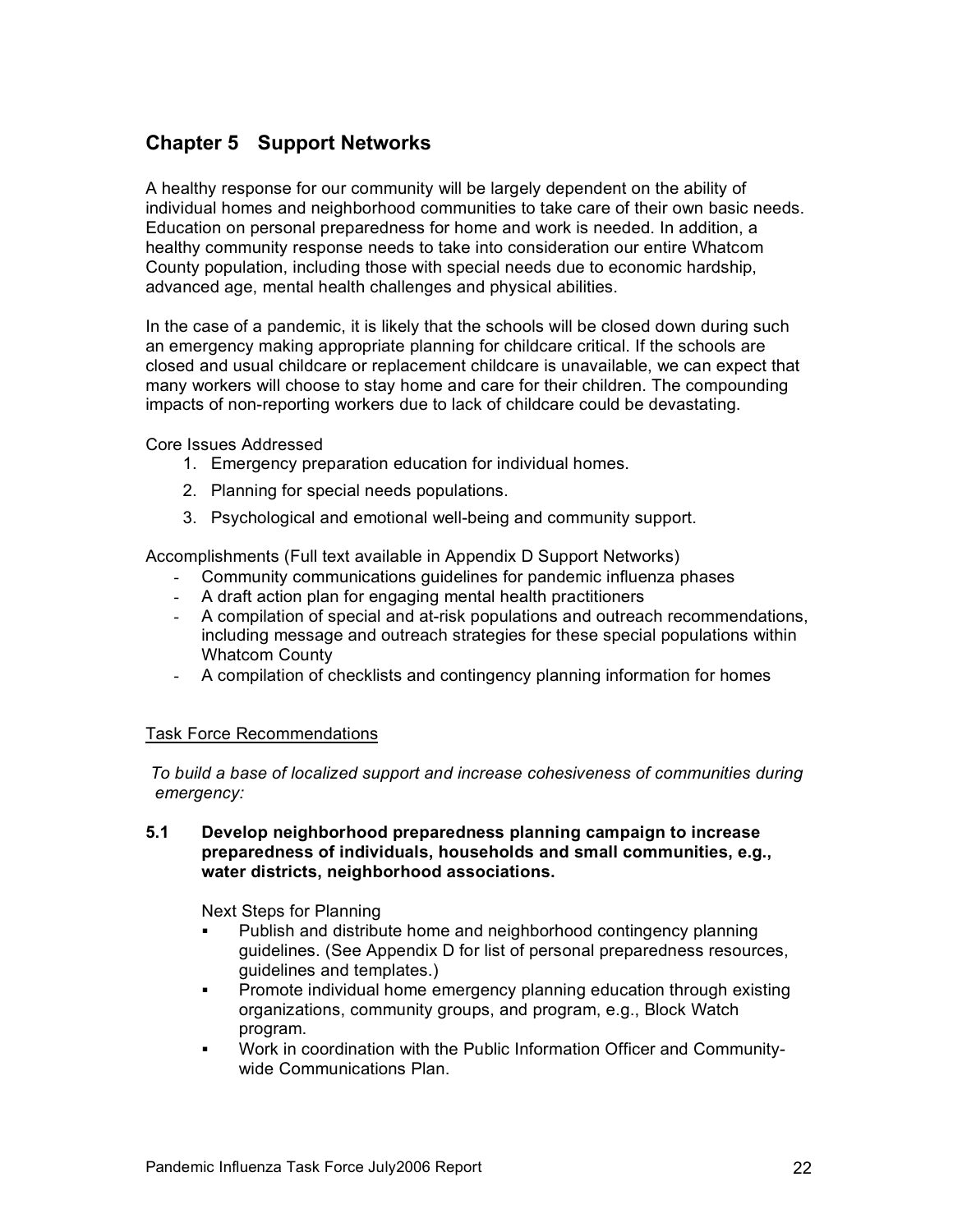#### **5.2 Work with schools, childcare facilities and WCHD to develop emergency childcare plan with consideration of possible social distancing and quarantine requirements.**

Next Steps for Planning:

- ! Engage Bellingham and Whatcom School Districts and childcare facilities in collaborative planning to identify emergency childcare capacity and coordinated contingency plans.
- ! Involve WCHD staff to ensure emergency childcare options consider potential illness or quarantine issues.
- ! Develop community-wide contingency plan across child service providers to address needs in the event of school and daycare closures.

#### **5.3 Work with grocery stores, food banks, soup kitchens and Red Cross to develop plan for emergency feeding for all possible populations, not just known at-risk populations.**

Next Steps for Planning:

- Engage grocery stores, small county stores and food banks in emergency planning.
- ! Consider a variety of distribution methods for different phases of a pandemic.
- Develop plan for supplying emergency feeding in case of sustained emergency.

# **5.4 Encourage inter-agency collaboration on planning among social service agencies private and public, serving similar populations.**

Next Steps for Planning:

- ! Develop a referral framework for meeting needs of client populations in coordination with contingency planning.
- **EXECT:** Select the Unified Area Command's Community Support Branch leadership using the recommended criteria for persons in Community Support leadership positions. (See Appendix G - Qualities and Characteristics for Unified Area Command Position Assignment)

#### **5.5 Engage private mental health practitioners and traditional healers as community resource to expand capacity in serving the emotional support needs of community members, first responders, and medical workers.**

- Compile a contact list of practitioners and healers.
- ! Develop key messages requesting their availability for serving as an emergency resource.
- **Explore frameworks for reciprocity to support service providers.**
- Develop an action plan for engaging private and public mental health practitioners in emergency planning. (See Appendix D - Mental Health Practitioner Engagement Draft Action Plan)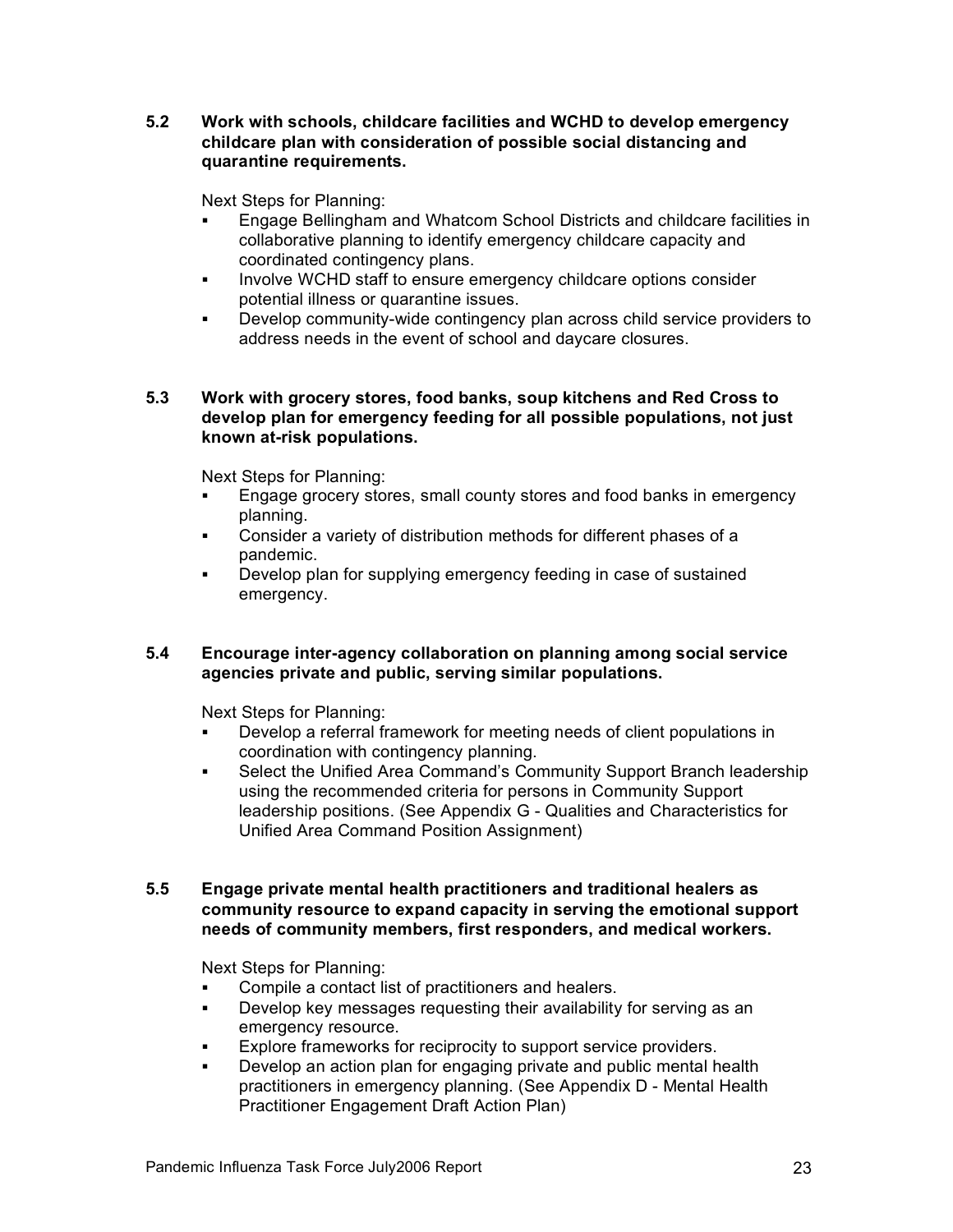# **Chapter 6 Legal Considerations**

A pandemic influenza emergency will require a mix of voluntary and mandatory measures to reduce risk of infection and maintain social order. Preparedness planning and response strategies need to be informed by legal processes, jurisdictional issues and ethical considerations. The Task Force explored the core issues outlined below. Task Force recommendations provide a starting point for further development of legal tools and voluntary strategies to maintain critical infrastructure for social order while caring for the most vulnerable in our community.

Core Issues Addressed:

- 1. Legal process and templates for pandemic influenza specific isolation and quarantine orders.
- 2. Plan for fair, equitable, and safe distribution of available antiviral medications and vaccine.
- 3. Promote a culture of 'readiness to serve' to assure critical infrastructure systems are maintained, the necessary workforce is prepared, and resources are in place.
- 4. Develop local structure, leadership and recommended guidelines to lead interorganizational pandemic preparedness planning.

Accomplishments (Full text available in Appendix E Legal Considerations)

- Implementation strategy for activating interim and expanded UAC in coordination with local jurisdictions' existing responsibilities
- Selection criteria for appointing Unified Area Command (UAC) staff
- Whatcom County isolation and quarantine policy for use in a pandemic influenza emergency
- Draft Isolation and Quarantine order legal templates.

# Task Force Recommendations

*To maintain order and reduce risk of illness and panic:*

- **6.1. Establish a clear process for issuing legal orders pertaining to pandemic influenza; the process must be understood by all parties prior to a situation requiring mandatory isolation and quarantine. The local process should include:**
	- Development of orders
	- Court process
	- Jurisdiction
	- Implementation
	- Enforcement

Next Steps for Planning:

! Finish revisions to the pandemic influenza-specific template for Whatcom County's isolation and quarantine orders, using state and regional templates.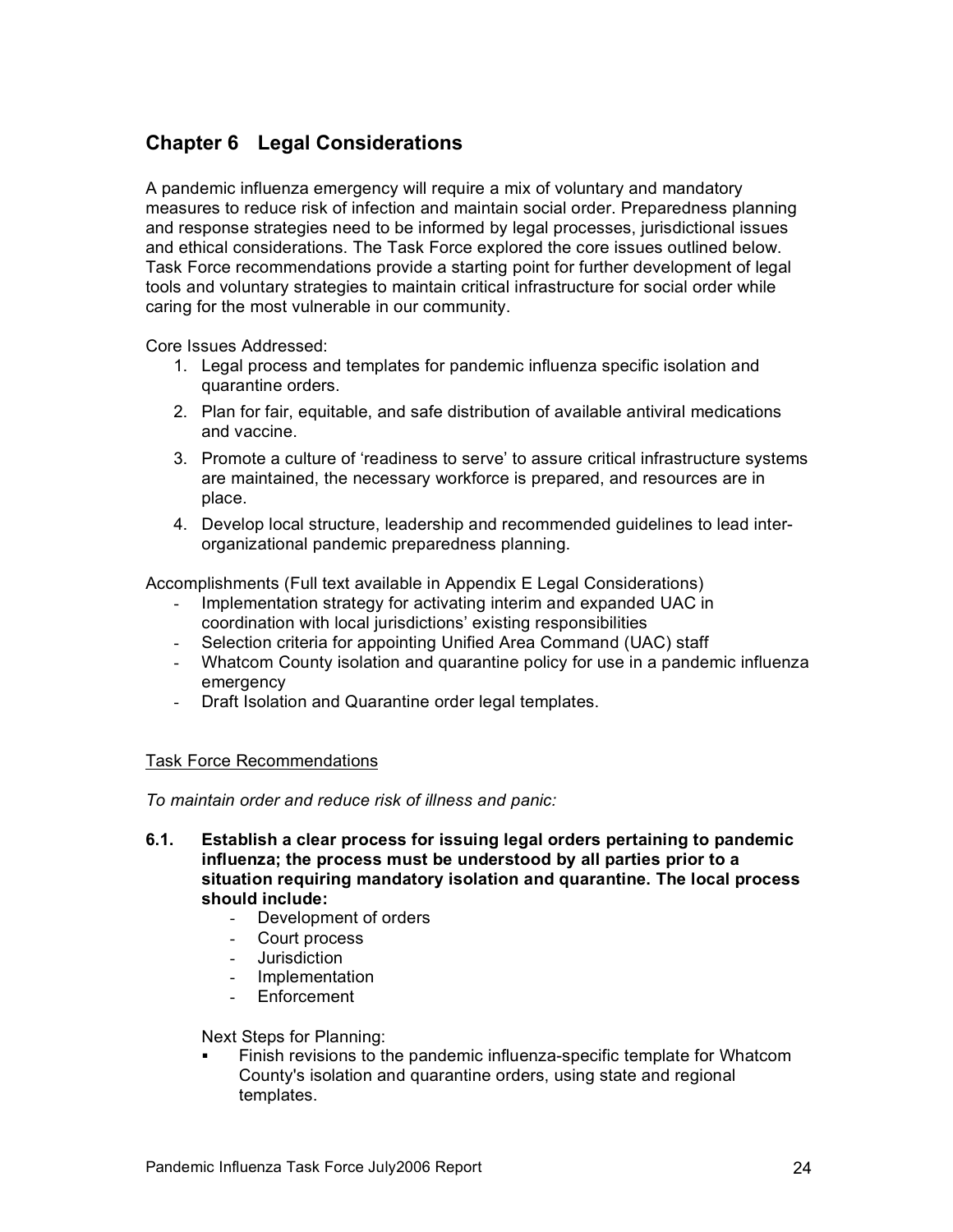- ! Outline the procedural steps for legal health orders, voluntary recommendations, and identify all parties responsible for implementation.
- Establish process for issuing legal orders pertaining to pandemic influenza, including communication responsibilities of all parties necessary for implementation. Increase coordination and planning for closer integration of existing entities responsible for health orders and implementation, e.g., WCHD, Superior Court, Western Washington University, and school districts.
- Pursue completion of the Lummi Nation and WCHD Memorandum of Agreement (MOA) to address pandemic influenza and other infectious diseases.
- Initiate MOA with Nooksack Tribe regarding jurisdiction and health orders.
- ! Conduct tabletop exercise with all implementing parties, evaluate, and refine procedures for issuing voluntary and legal orders.

#### **6. 2 Define surveillance and use of this term, e.g., responsibility to report illness or suspected illness.**

- **6.3 When taking any large-scale mandatory isolation and quarantine measures in Whatcom County, officials should use the following guidelines:**
	- Engage and inform all jurisdictions and officials through the UAC structure prior to implementation.
	- Balance the rights of individuals with that of the community prior to issuing the order.

Next Steps for Planning:

- Establish notification guidelines for reporting potential or suspected illness.
- Establish notification guidelines for issuing of legal orders pertaining to pandemic influenza.
- ! Conduct tabletop exercise with all implementing parties, evaluate, and refine notification strategies.

*To address legal means for increasing capacity within critical infrastructure organizations:*

- **6.4. Establish RCW authority for use of public funds and resources prior to and after an emergency has been declared and provide guidance to workplaces providing critical services.**
- **6.5. Develop legally feasible ways to mobilize freed up workers and resources to expand capacity of critical services, including:**
	- Mutual aid agreements for labor pool and resource sharing
	- Liability releases

Next Steps for Planning:

Research mutual aid agreements and other mechanisms for sharing resources as necessary to expand capacity.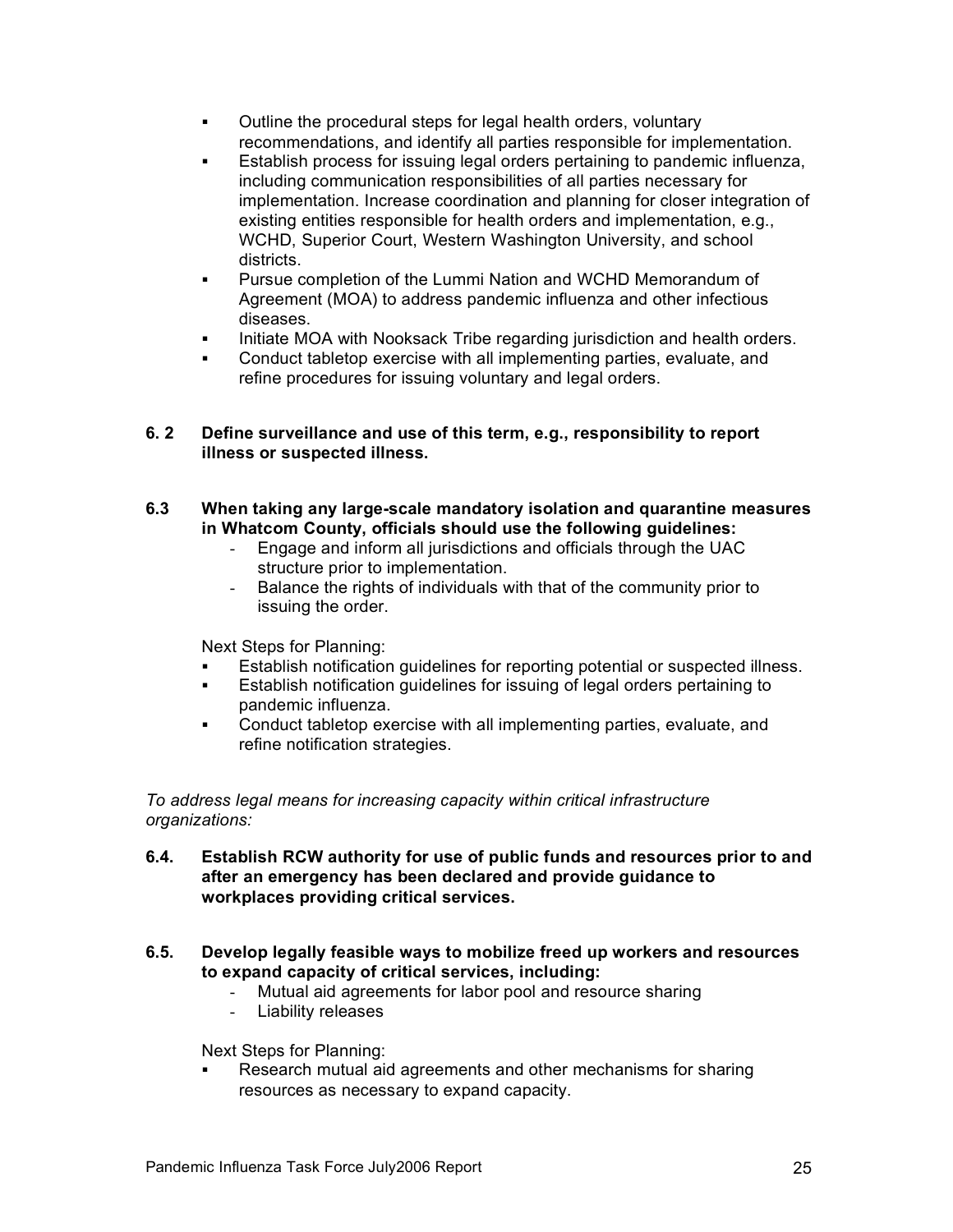- ! Increase coordination between organizations providing critical services and update organizational contingency plans to cross-reference coordination efforts.
- ! Confirm MOAs or Memorandums of Understanding (MOUs) are in place with cooperating agencies, organizations, and businesses providing critical infrastructure services.
- **6.6. Prepare legally appropriate coordination and contingency plans for mortuary, cemetery, and cremation services, including Whatcom County Medical Examiner, and Vital Records Department duties in response to a surge in deaths.**

Next Steps for Planning:

- Outline procedures for death certification and registration in the event of a declared emergency and surge in death rates.
- ! Expand trained workforce to complete necessary documentation following a death.
- ! Conduct tabletop exercise with all implementing parties, evaluate, and refine procedures.

*To establish appropriate authority and promote inter-jurisdictional planning and coordination through all phases of a pandemic:*

- **6.7. Establish a Pandemic Influenza Unified Area Command Structure (UAC) to lead inter-organizational pandemic preparedness planning.** (See Chapter 8, Figure 1. Pandemic Influenza Unified Area Command Structure.)
- **6.8. Activate the Planning Section of the UAC to conduct the next phase of preparedness planning in Whatcom County.** (See Chapter 8, Table 1. Pandemic Influenza Unified Area Command Roles & Responsibilities.)

Next Steps for Planning:

! Confirm initial UAC Planning Section with co-chiefs from WCHD, Whatcom County Emergency Management, and City of Bellingham Fire Department. This group will actively recruit staffing and resources necessary to proceed with the Task Force recommendations for additional pandemic influenza preparation.

#### **6.9. As necessary, assign staff to the UAC sections for each pandemic phase:**

- **In Phases 3, 4 and 5** – Activate the Pandemic Influenza Incident Management Structure and establish the Policy Group, UAC staff, Planning Section, and Public Information Officer as necessary. Personnel assigned to the UAC from area agencies should be those best qualified and experienced, preferably familiar with the NIMS and Incident Command System (ICS). The UAC organization should be kept small and operate under these principles.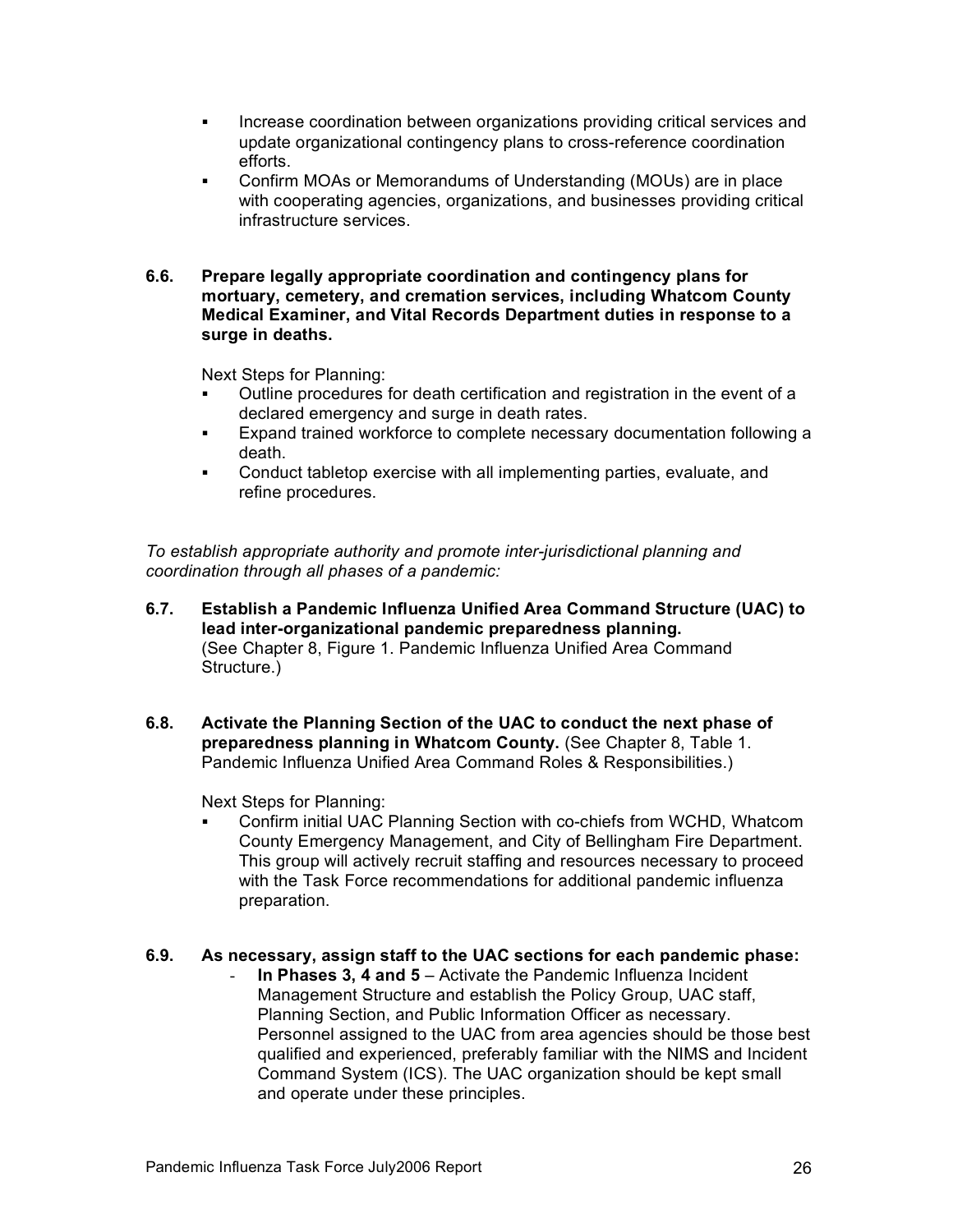- **Phases 3, 4 and 5**  UAC management areas should plan for one month long operational periods.
- **In Phases 6 and 6a**  The Unified Area Commanders should activate the remaining UAC elements as needed.
- All staff and agencies involved in UAC should receive Incident Command training that is reinforced periodically through exercises.
- **6.10. Promote planning strategies that encourage the highest degree of cooperation throughout the UAC, cooperating agencies, businesses, and neighborhood and service organizations. Planning strategies include:** 
	- Problems should be solved at the most local level possible considering required resources and competencies.
	- Look for the interplay of local, regional and national levels of guidance and resources. First follow the national guidelines, then tailor national policy for local relevance and assure fluid movement of necessary resources across plans, jurisdictions, and organizations.
	- Rely on existing levels of authority for stability.
	- Increase awareness of the UAC and the role and authority of the Whatcom County Health Officer in a pandemic influenza emergency.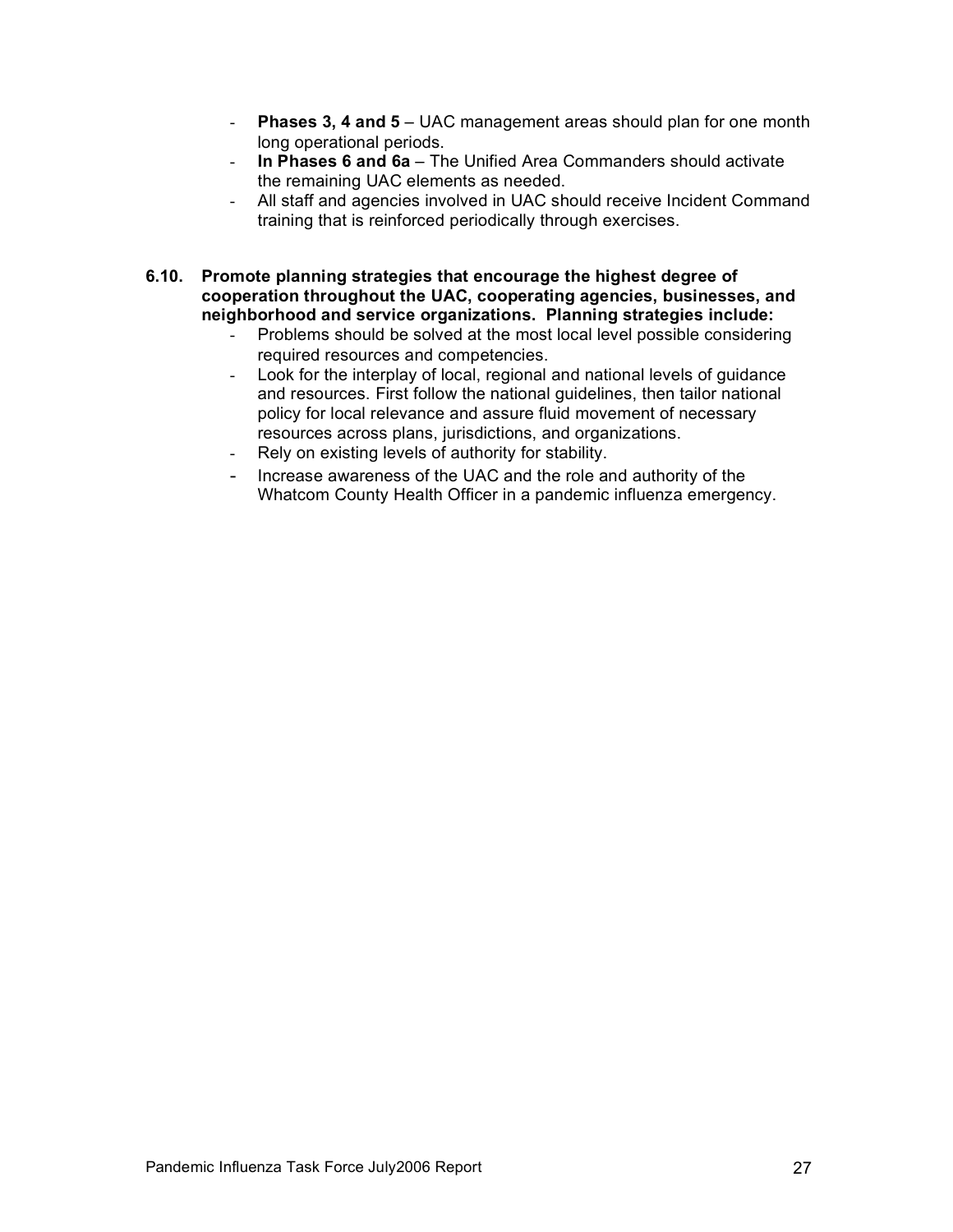# **Chapter 7 Infrastructure and Critical Services**

A pandemic flu event involves far more than decisions on medical care and public health response. It involves resource issues like keeping food on grocery store shelves, keeping the water treatment plant running and dealing with mobs at vaccination sites. It is critical in the case of a community-wide emergency that basic biological needs of food and shelter are provided throughout all geographic areas of Whatcom County. For the approximate 180,000 residents of Whatcom County delivery of water, sewer, electricity and fuel services will be critical to maintaining the social order of the community. Appropriate planning is needed to understand the capacity of public agencies and private business that provide critical services in Whatcom County. Contingency planning must take into consideration the possible loss of employees due to illness or caring for ill family members, as well as access to resources and materials necessary to maintain these critical services.

Core Issues Addressed

- 1. Adapting the universal Unified Area Command (UAC) structure for a pandemic influenza and increasing general awareness in the community
- 2. Promoting contingency planning and developing inventories of resources.
- 3. Maintaining critical services in a pandemic emergency and promoting awareness and readiness across all size organizations that provide these essential services

Accomplishments (Full text available in Appendix F Infrastructure and Critical Services)

- Identification of critical services necessary to maintain social order and care for all populations
- Initial inventory tool to assess capacity and the challenges that will arise when conducting a thorough countywide inventory and recommendations for next steps in planning
- Pandemic Influenza Unified Area Command structure to address the unique challenges a pandemic influenza presents
- Compilation of contingency planning resources and guidelines to support readiness at critical services provider, small business, large employer, and neighborhood levels

# Task Force Recommendations

*To assure critical infrastructure and services are in place across Whatcom County:*

- **7.1. Conduct a comprehensive inventory of critical services capacity, including supplies and needed skilled personnel to deliver services, including:** 
	- **Utility services** (electricity, water/sewer, fuel supply, and transportation) for the entire county.
	- **Law enforcement**
	- **Food supply and distribution**
	- **Medical services** (pre-hospital, acute care, and aftercare services)
	- **Mortuary**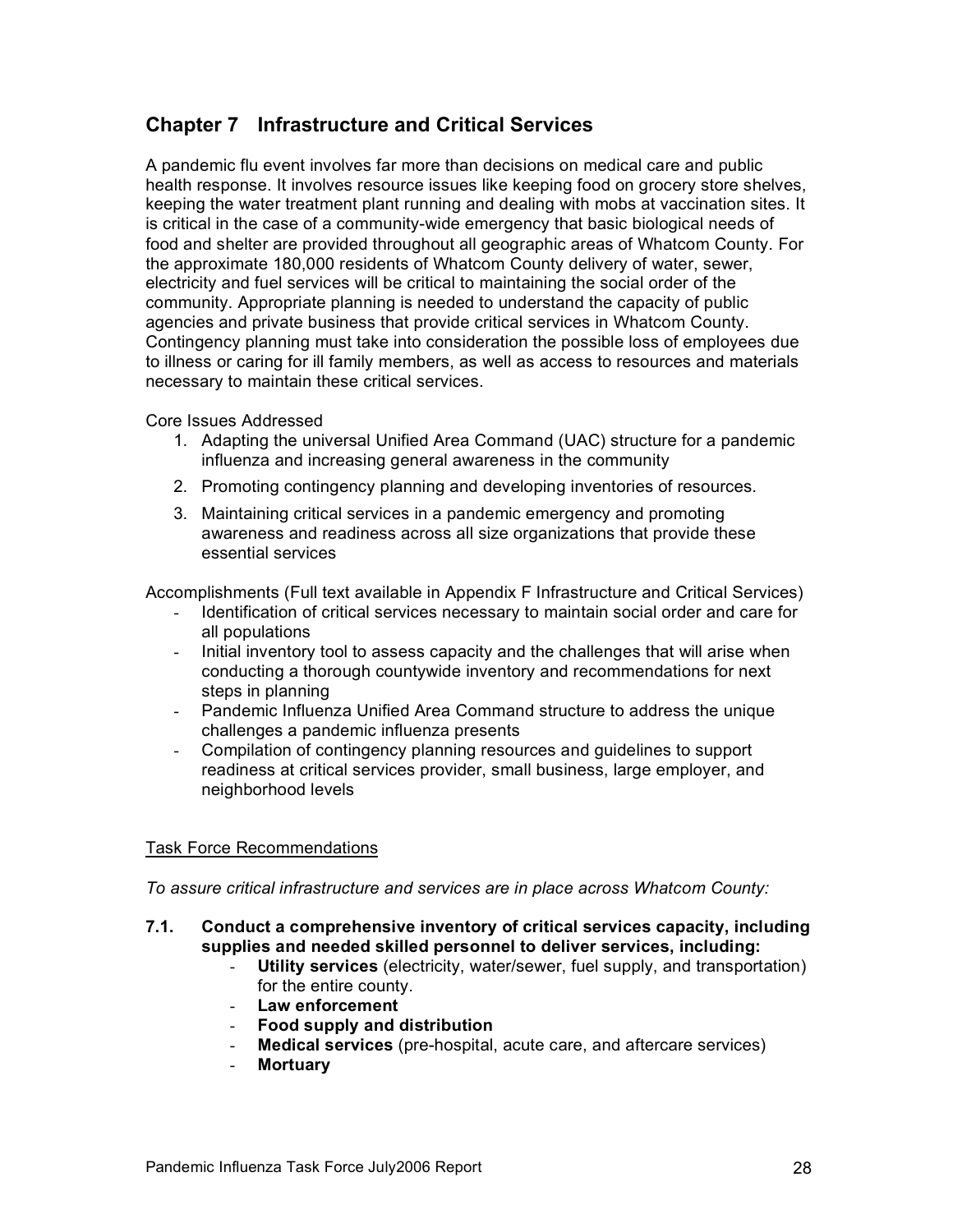Next Steps for Planning:

- Conduct comprehensive inventory of resources and capacity for all organizations contributing to the delivery of critical services throughout Whatcom County. (See Appendix F - Initial Inventory of Whatcom County Critical Services and Recommendations)
- ! Provide organizations information and resources to support development of organizational contingency plans. (See Appendix H for contingency planning guidelines, templates and checklists.)
- ! Develop plan for expanding capacity based on anticipated need in case of pandemic.
- ! Identify coordination expectations and establish necessary interorganizational agreements and MOAs/MOUs.

#### **7.2. Develop an integration plan for sharing resources to build organizational and community capacity.**

**7.3. Work with existing coalitions and teams across law enforcement jurisdictions to identify coordination needs specific to a pandemic influenza emergency response.**

# **7.4. Quantify community food requirements to establish baseline for evaluating capacity.**

Next Steps for Planning:

- Work with county grocery stores, large and small, to understand quantities and frequency of food distribution, both shipments into the community and rate of consumption by community.
- ! Consider establishing an emergency stockpile at county level of nonperishables, in a warehouse or cold storage.

# **7.5. Develop plan for access to locally produced food in case of emergency.**

Next Steps for Planning:

- **Engage local grocery stores and farms in community planning.**
- Evaluate capacity of local farms and dairies.
- ! Determine method for local distribution of locally produced food in case of emergency.

#### **7.6. Develop distribution plan for food supplies when congregating in community facilities, like grocery stores, is not allowed.**

- ! Establish criteria for determining priority of food distribution if limited resources of food.
- ! Coordinate with PIO and JIC on community education regarding food supply as part of emergency preparedness.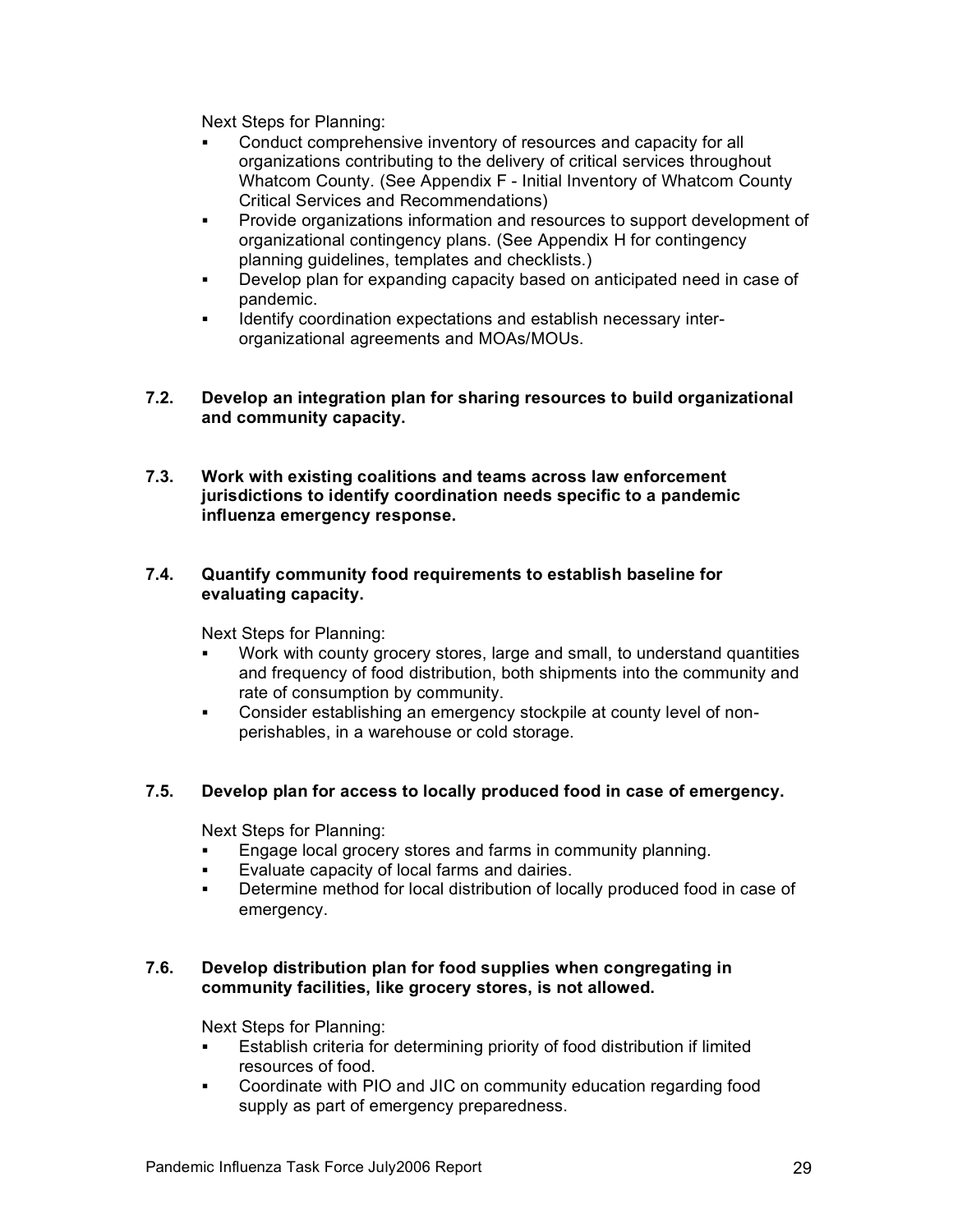- ! Develop information for community distribution regarding food staples, what they are, why they are nutritious, how to stock, store, and cook.
- ! Develop distribution plans for populations that are fed by soup kitchens and food banks.
- ! Prepare guidelines on how to package and deliver food without contact –in case of quarantine or social distancing orders.

#### **7.7. Engage all private suppliers of heating fuel including propane and oil in emergency preparedness planning.**

- ! Establish criteria for determining priority of fuel distribution if resources are limited.
- ! Coordinate with PIO and JIC on community education regarding fuel supply as part of emergency preparedness.
- **.** Develop information for community distribution regarding fuel and appropriate alternatives.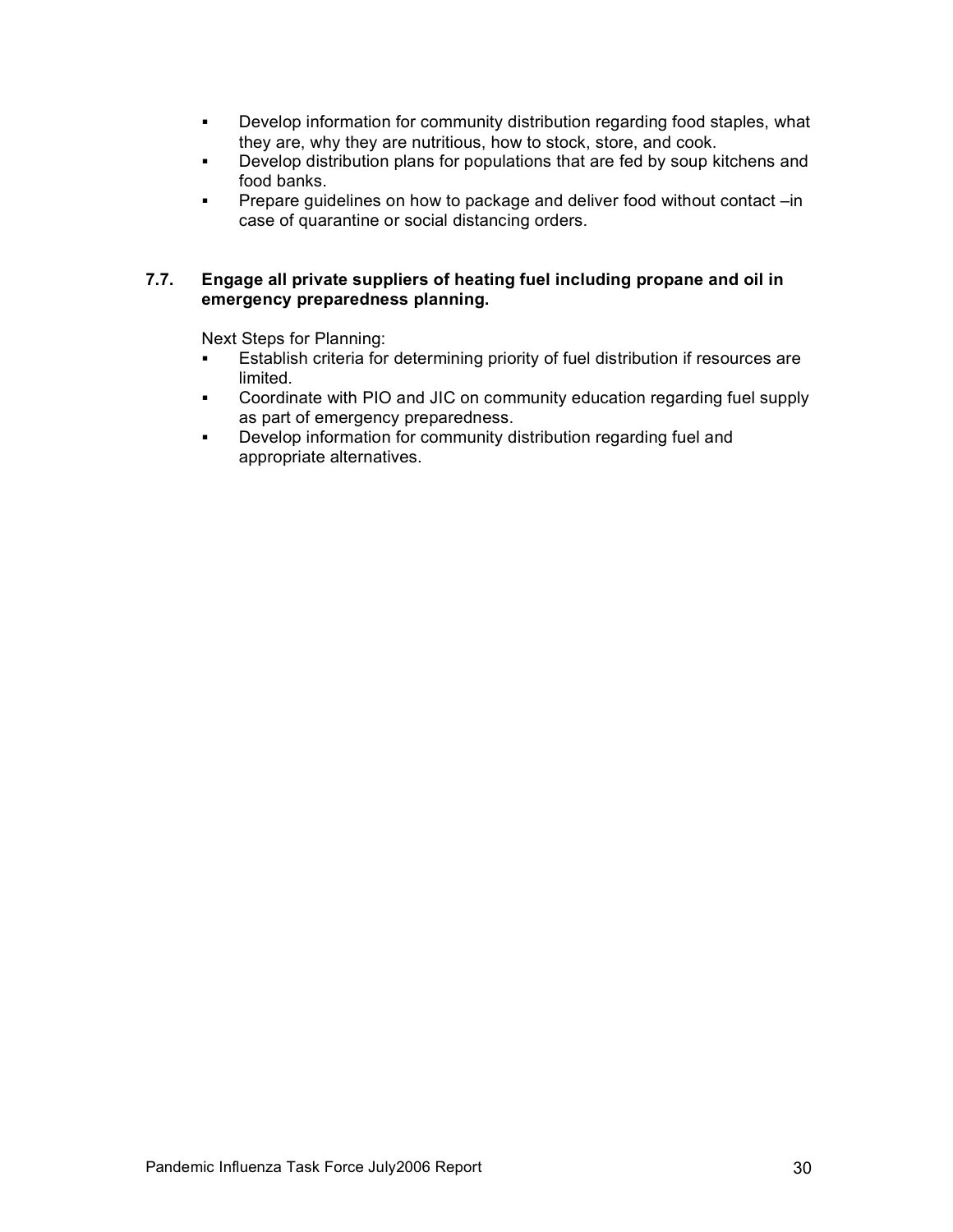# **Chapter 8 Pandemic Influenza Incident Management**

An influenza pandemic will result in the rapid spread of infection with outbreaks throughout the world. Communities across the state and the county may be impacted simultaneously. It will be important to coordinate pandemic response strategies throughout counties in the Puget Sound area and the state due to the regional mobility of the population.

As Whatcom County will not be able to rely on mutual aid resources, State or Federal assistance to support local response efforts, early planning is essential. Organizations across the public, private and service sectors must understand local responsibilities for pandemic influenza preparedness and response.

A Pandemic Influenza Incident Management structure was developed by the Whatcom County Pandemic Influenza Task Force to promote effective county-wide coordination and establish, early on, the authority and relationships necessary for a pandemic influenza response during all phases. The proposed Incident Management structure is based on the National Incident Management System (NIMS) guidelines; it has been customized to Whatcom County and a pandemic influenza emergency based on input from the Task Force.

The structure relies on a Unified Area Command (UAC) to align local efforts with federal, state, and regional pandemic influenza planning, funding, and response strategies. (See Chapter 8 - Figure 1. Pandemic Influenza Unified Area Command Structure.) A pandemic-specific UAC established in advance of an actual event provides a valuable tool for local pandemic preparedness planning. Relationships built through early planning will increase Whatcom County's adaptability in responding to the broad range of needs that will arise during a pandemic influenza emergency.

A pandemic flu event involves far more than decisions on medical care and public health response. It involves resource issues like keeping food on grocery store shelves, keeping the water treatment plant running and dealing with mobs at vaccination sites. Because of the multiple jurisdictions (county, city, and tribal) involved in a local pandemic emergency response, a UAC structure, rather than a single Incident Commander model, is most appropriate. Elected officials will provide policy guidance and a group of incident commanders, comprising the Unified Area Command, will direct all of the emergency response activities, in coordination with the county Health Officer.

A UAC is comprised of many elements, each staffed with the best-qualified and experienced personnel. The roles and responsibilities of each UAC body are outlined in Table 1. The UAC enables effective community-wide coordination and control and decentralizes operational functions, is established by agency representatives, and has written delegated authority.

The overall responsibilities of the UAC are:

- ! Set the overall agency incident-related priorities.
- ! Allocate critical resources based on priorities.
- ! Ensure that incident(s) are properly managed.
- ! Ensure that incident(s) objectives are met and do not conflict with each other or with agency policies.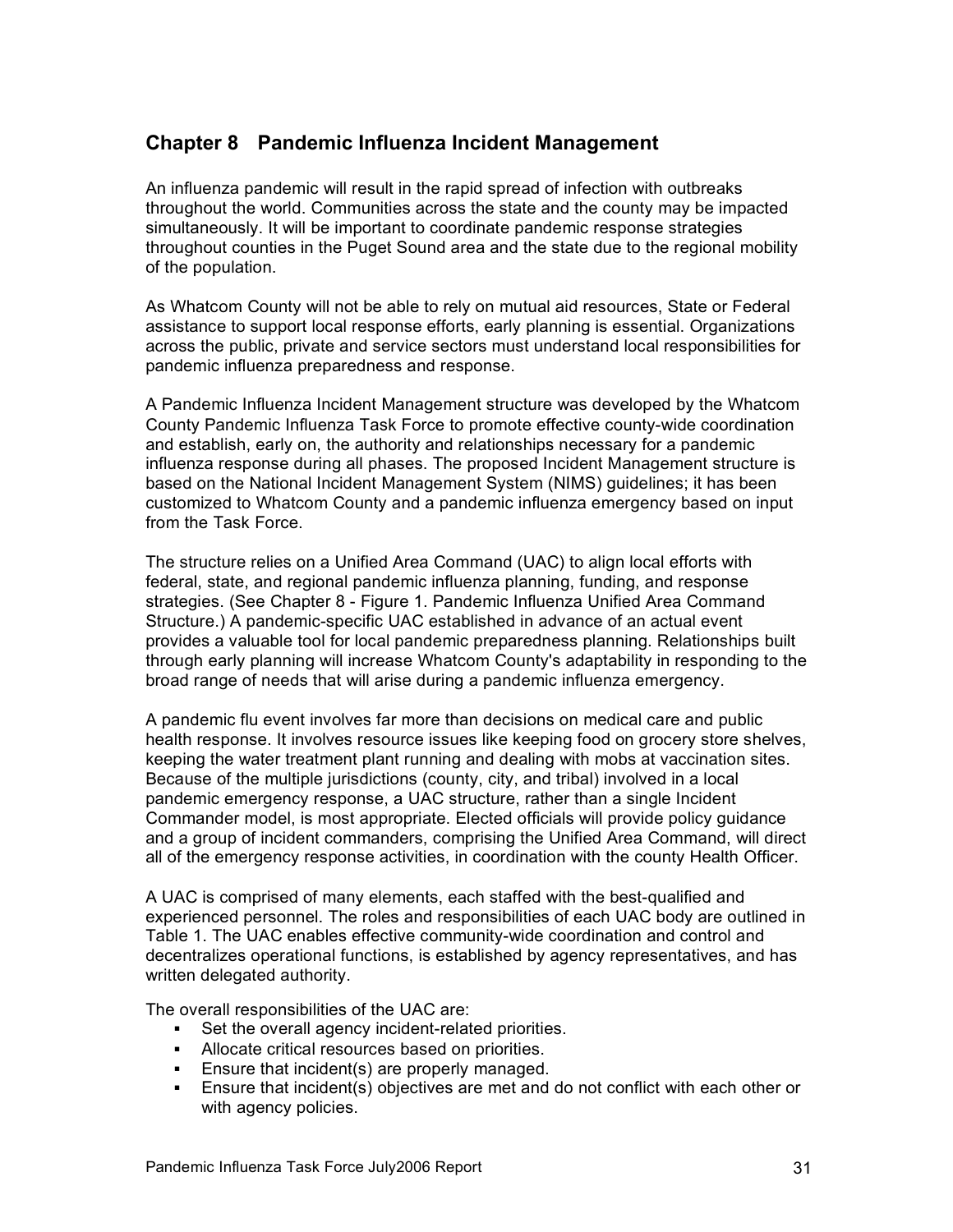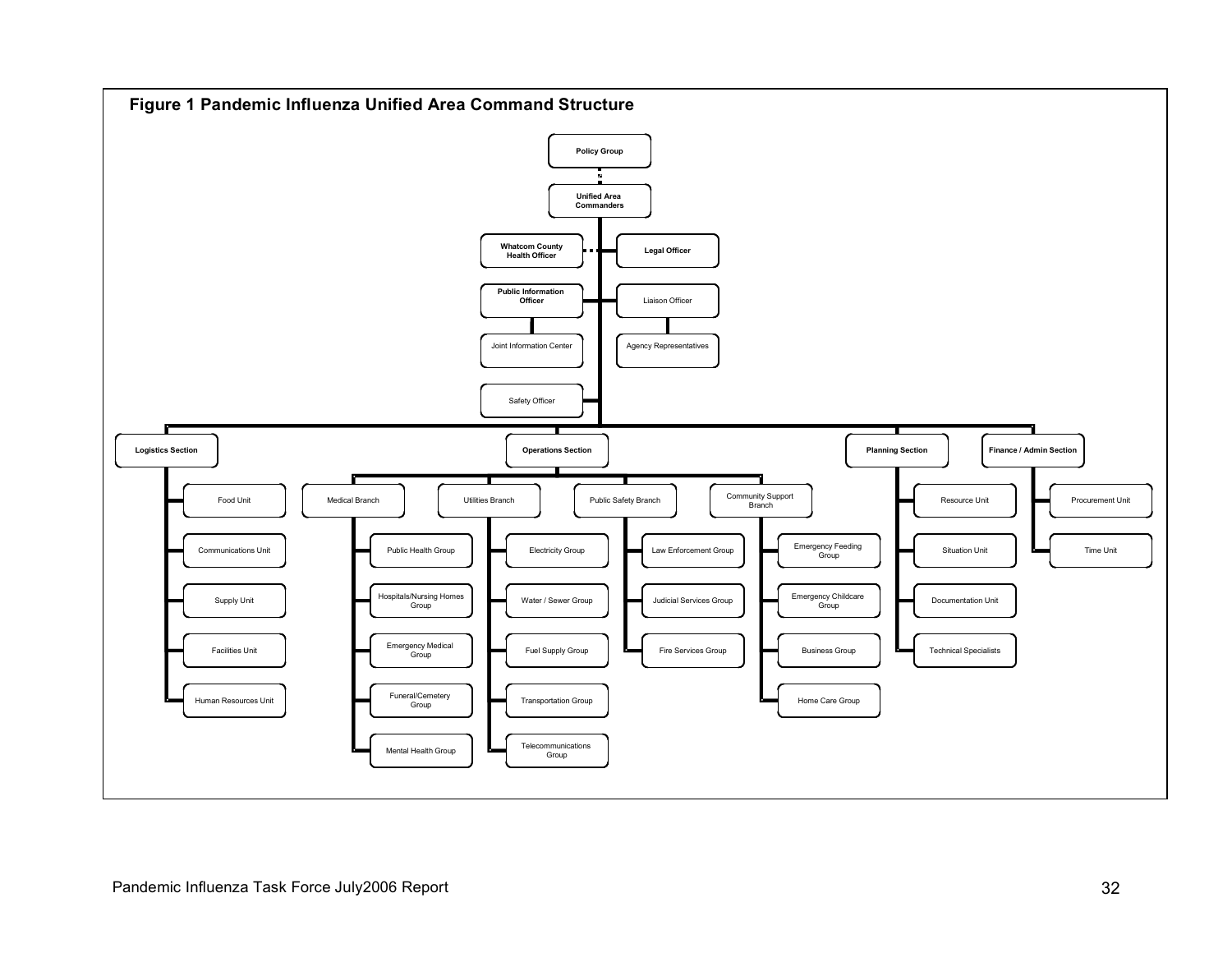| Table 1: Pandemic Influenza Unified Area Command Roles & Responsibilities |
|---------------------------------------------------------------------------|
|---------------------------------------------------------------------------|

|                                | <b>UAC Bodies</b>                                                                  | <b>Roles &amp; Responsibilities</b>                                                                                                                                                                                                                                                                                                    |
|--------------------------------|------------------------------------------------------------------------------------|----------------------------------------------------------------------------------------------------------------------------------------------------------------------------------------------------------------------------------------------------------------------------------------------------------------------------------------|
| Staff<br>Command<br>Policy and | <b>Policy Group</b>                                                                | - Comprised of elected officials of Whatcom County general purpose<br>governments<br>- Provides policy direction to Unified Area Command<br>- Does not have operational authority                                                                                                                                                      |
|                                |                                                                                    | *Tribal participation in the UAC Policy Group to be determined by each<br>tribe.                                                                                                                                                                                                                                                       |
|                                | <b>Unified Area</b><br><b>Commanders</b>                                           | - Determines incident objectives and strategy<br>- Approves incident action plans<br>- Approves release of information<br>- Ensures incident objectives are met<br>- Informs policy group of incident status<br>- Monitors incident organization                                                                                       |
|                                | <b>Liaison Officer and</b><br><b>Agency Representatives</b>                        | - Serves as the contact for agency and private business<br>representatives<br>- Agency and business representatives have full authority to make<br>decisions affecting their organizations' involvement in the incident                                                                                                                |
|                                | <b>Public Information</b><br><b>Officer and Joint</b><br><b>Information Center</b> | - Responsible for developing and releasing information to the public<br>- Obtains Unified Area Commander's approval of information releases<br>- May activate a Joint Information Center (JIC)<br>- The JIC is comprised of research, media and logistics teams all<br>operating under the direction of the Public Information Officer |
|                                | <b>Legal Officer</b>                                                               | - Advises the Unified Area Commanders on legal and ethical matters                                                                                                                                                                                                                                                                     |
|                                | <b>Safety Officer</b>                                                              | - Recommends measures for assuring safety of people working within<br>the command structure<br>- May have Safety Assistants as needed                                                                                                                                                                                                  |
| Staff<br><b>Operations</b>     | <b>Logistics Section Chief</b>                                                     | - Provides services directly to elements within the command structure<br>- Provides resources to enable other elements (e.g., Operations) to<br>deliver services to the public<br>- Managed by a Chief, may include multiple units (supply, food,<br>communications, etc.)                                                             |
|                                | <b>Operations Section</b><br><b>Chief</b>                                          | - Responsible for delivery of services directly to the community<br>- Requests additional resources through Command<br>- Is managed by the Operations Section Chief<br>- Is organized into multiple branches with Branch Directors                                                                                                     |
|                                | <b>Medical Branch</b>                                                              | Develop as necessary<br><b>Public Health Group</b><br>- Hospital / Nursing Home Group<br>- Emergency Medical Group<br>- Funeral / Cemetery Group<br>- Mental Health Group                                                                                                                                                              |
|                                | <b>Utilities Branch</b>                                                            | Develop as necessary<br>- Electricity Group<br>- Water / Sewer Group<br>- Fuel Supply Group<br>- Transportation Group                                                                                                                                                                                                                  |
|                                | <b>Public Safety Branch</b>                                                        | Develop as necessary<br>- Law Enforcement Group<br>- Judicial Services Group<br>- Fire Services Group                                                                                                                                                                                                                                  |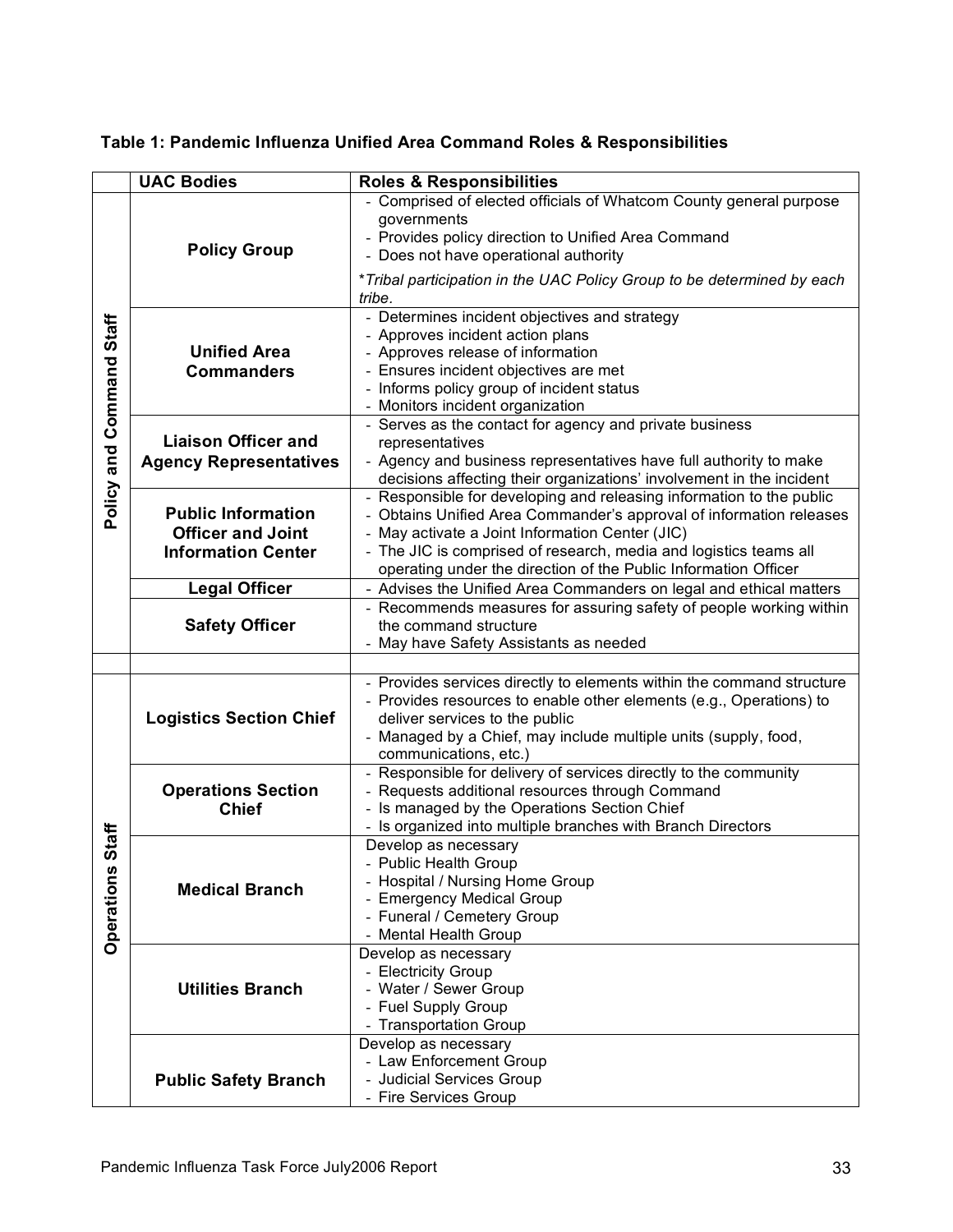|  |                                                     | - Transportation Group                                                                                                                                                                                                                                                                                                                                                                                                                                                                                         |
|--|-----------------------------------------------------|----------------------------------------------------------------------------------------------------------------------------------------------------------------------------------------------------------------------------------------------------------------------------------------------------------------------------------------------------------------------------------------------------------------------------------------------------------------------------------------------------------------|
|  | <b>Community Support</b><br><b>Branch</b>           | Develop as necessary<br>- Emergency Feeding Group<br>- Emergency Childcare Group<br>- Business Group (Banking and Food Supply)<br>- Home Care Group (Pharmacy, Well-being Checks, and At-Risk<br>Populations)                                                                                                                                                                                                                                                                                                  |
|  | <b>Planning Section</b>                             | - Collects and evaluates, processes, and disseminates information<br>within the command structure<br>- Produces Incident Action Plan and organizes briefings<br>- Managed by the Planning Section Chief (interim co-chiefs)<br>Develop as necessary<br>- Resource Unit<br>- Situation Unit<br>- Documentation Unit<br>- Technical Unit (specialists who have subject matter to assist in<br>collecting and processing incident-related information, e.g.,<br>epidemiology, food supply, health care delivery.) |
|  | <b>Finance and</b><br><b>Administration Section</b> | Managed by Financial / Administration Chief<br>- Responsible for all financial, administrative, and cost analysis<br>aspects of the incident<br>- Presents information at briefings<br>Develop as necessary:<br>- Procurement Unit Lead<br>- Time Unit Lead                                                                                                                                                                                                                                                    |

# Task Force Recommendations

Clearly identified leadership is critical to increasing preparedness in Whatcom County. The general public, health care system, response agencies, and elected leaders will need continuous updates on the status of the pandemic outbreak, impacts on critical services, the steps Whatcom County Health Department (WCHD) is taking to prepare for and address the incident, and steps response partners and the public can take to reduce risk and disorder.

The Task Force recommends the Pandemic Influenza Unified Area Command, as outlined in Figure 1. and Table 1., be used as the framework for addressing early planning and communications needs. In keeping with the NIMS guidelines, formation of a Unified Area Command will assure Whatcom County's planning and response is aligned with federal approaches to planning, resource allocation and response.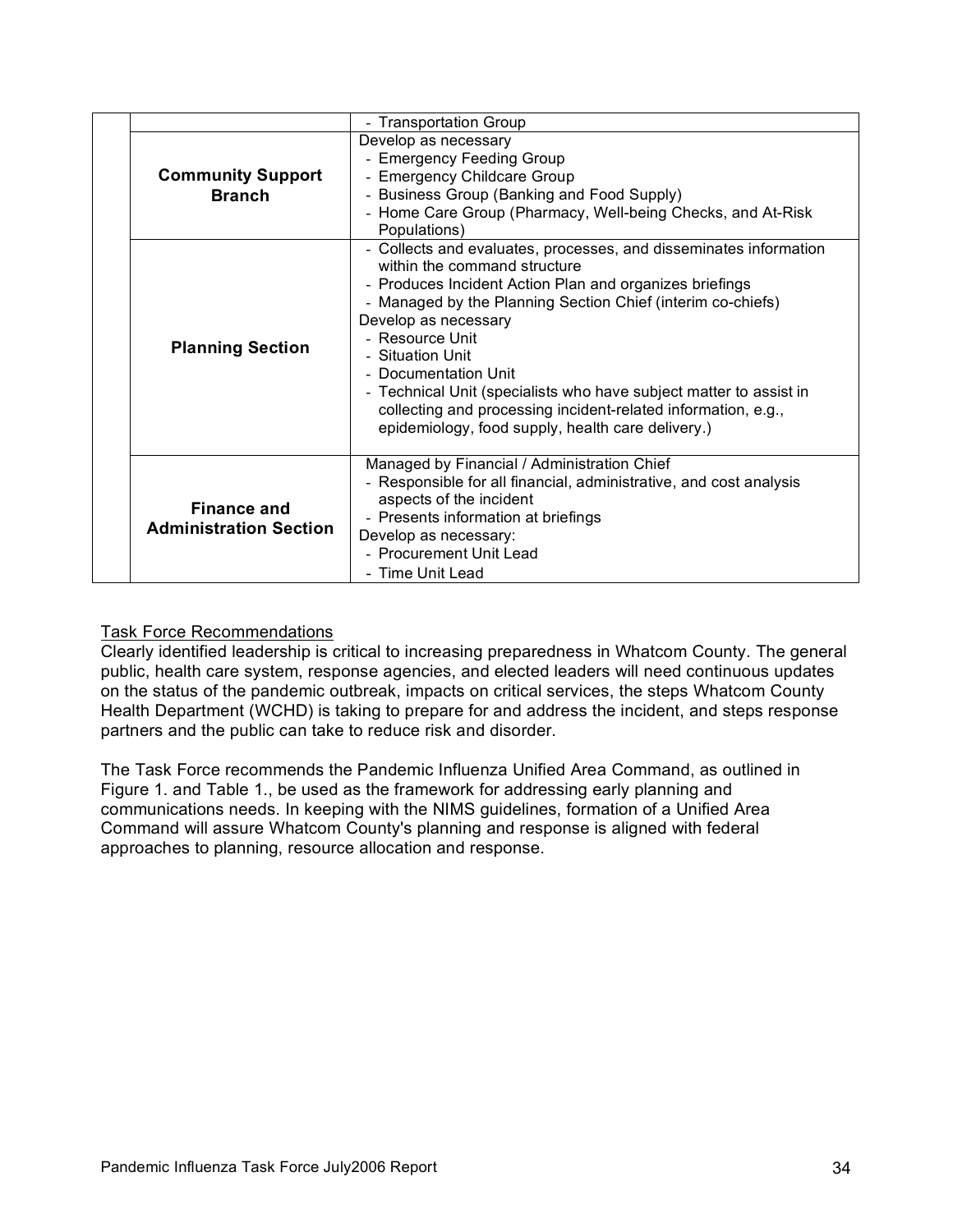# **Chapter 9 Summary**

Community planning for a pandemic influenza is a daunting task. This report clearly points out the magnitude of the gaps and necessary steps needed to ensure that the citizens of Whatcom County are prepared for such an event. Although the Pandemic Influenza Task Force work groups did an extensive job of identifying where we are as a community and where we need to be, there is much work left to complete. The Task Force recommendation that the UAC be activated with the Planning Section functional at this phase of alertness has been completed.

The Pan Flu Unified Area Command structure developed by the Task Force, to initially include the Planning Section and Public Information Officer (PIO), will be led by a three member Unified Area Command team:

Don Boyd, representing Whatcom County Regina Delahunt, representing Whatcom County Health Department Bill Boyd, representing the City of Bellingham

The Unified Area Commanders (UAC) will appoint a Planning Section Chief and PIO.

The UAC commanders will be responsible for leading efforts to complete the following:

- ! Develop and implement an immediate communication campaign.
	- o Early planning, preparedness and prevention messages.
	- o Crisis management communications.
- ! Finalize legal order templates related to isolation and quarantine.
	- o Confirm that processes are in place for court review and enforcement of such orders.
	- o Clarify Health Officer's legal authority and responsibilities.

"Planning together has made the process stronger, and the ultimate plan will be better for it."

*Participant Evaluation Comment*

- ! Finalize MOA's with the tribes and WWU to establish clear jurisdiction related to health orders during disease outbreaks.
- ! Finalize plans for fair, equitable and safe distribution of available antiviral and vaccine resources.
	- o Identify critical service providers.
	- o Review CDC recommendations for vaccine and anti-viral distribution.
- **If I** Identify alternative care sites to increase bed capacity to care for large numbers of influenza patients.
	- o Determine resources necessary to support such operations.
	- o Address personnel/volunteer management issues.
- **Establish a Medical Reserve Corps to address needed medical surge capacity.**
- ! Finalize pandemic-specific triage and treatment procedures to be used by all Whatcom County health care providers.